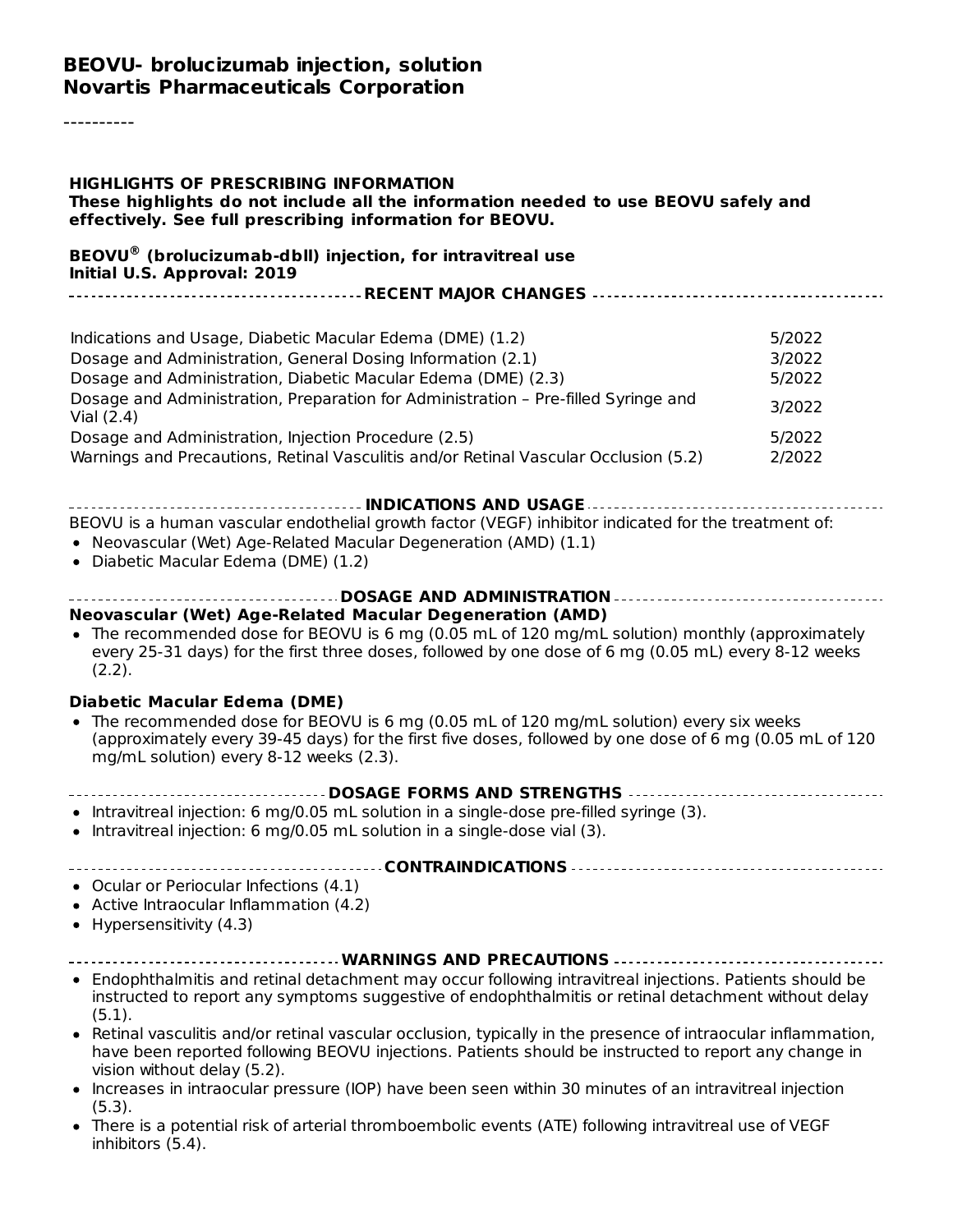#### **ADVERSE REACTIONS**

The most common adverse reactions reported in patients receiving BEOVU are vision blurred, cataract, conjunctival hemorrhage, eye pain, and vitreous floaters (6.1).

#### **To report SUSPECTED ADVERSE REACTIONS, contact Novartis Pharmaceuticals Corporation at 1-888-669-6682 or FDA at 1-800-FDA-1088 or www.fda.gov/medwatch.**

#### **See 17 for PATIENT COUNSELING INFORMATION.**

**Revised: 5/2022**

## **FULL PRESCRIBING INFORMATION: CONTENTS\***

### **1 INDICATIONS AND USAGE**

1.1 Neovascular (Wet) Age-related Macular Degeneration (AMD)

## 1.2 Diabetic Macular Edema (DME)

### **2 DOSAGE AND ADMINISTRATION**

- 2.1 General Dosing Information
- 2.2 Neovascular (Wet) Age-Related Macular Degeneration (AMD)
- 2.3 Diabetic Macular Edema (DME)
- 2.4 Preparation for Administration Pre-filled Syringe and Vial
- 2.5 Injection Procedure

### **3 DOSAGE FORMS AND STRENGTHS**

### **4 CONTRAINDICATIONS**

- 4.1 Ocular or Periocular Infections
- 4.2 Active Intraocular Inflammation
- 4.3 Hypersensitivity

### **5 WARNINGS AND PRECAUTIONS**

- 5.1 Endophthalmitis and Retinal Detachment
- 5.2 Retinal Vasculitis and/or Retinal Vascular Occlusion
- 5.3 Increase in Intraocular Pressure
- 5.4 Thromboembolic Events

### **6 ADVERSE REACTIONS**

- 6.1 Clinical Trials Experience
- 6.2 Immunogenicity

### **8 USE IN SPECIFIC POPULATIONS**

- 8.1 Pregnancy
- 8.2 Lactation
- 8.3 Females and Males of Reproductive Potential
- 8.4 Pediatric Use
- 8.5 Geriatric Use

### **11 DESCRIPTION**

### **12 CLINICAL PHARMACOLOGY**

- 12.1 Mechanism of Action
- 12.2 Pharmacodynamics
- 12.3 Pharmacokinetics

### **13 NONCLINICAL TOXICOLOGY**

13.1 Carcinogenesis, Mutagenesis, Impairment of Fertility

### **14 CLINICAL STUDIES**

14.1 Neovascular (Wet) Age-Related Macular Degeneration (AMD)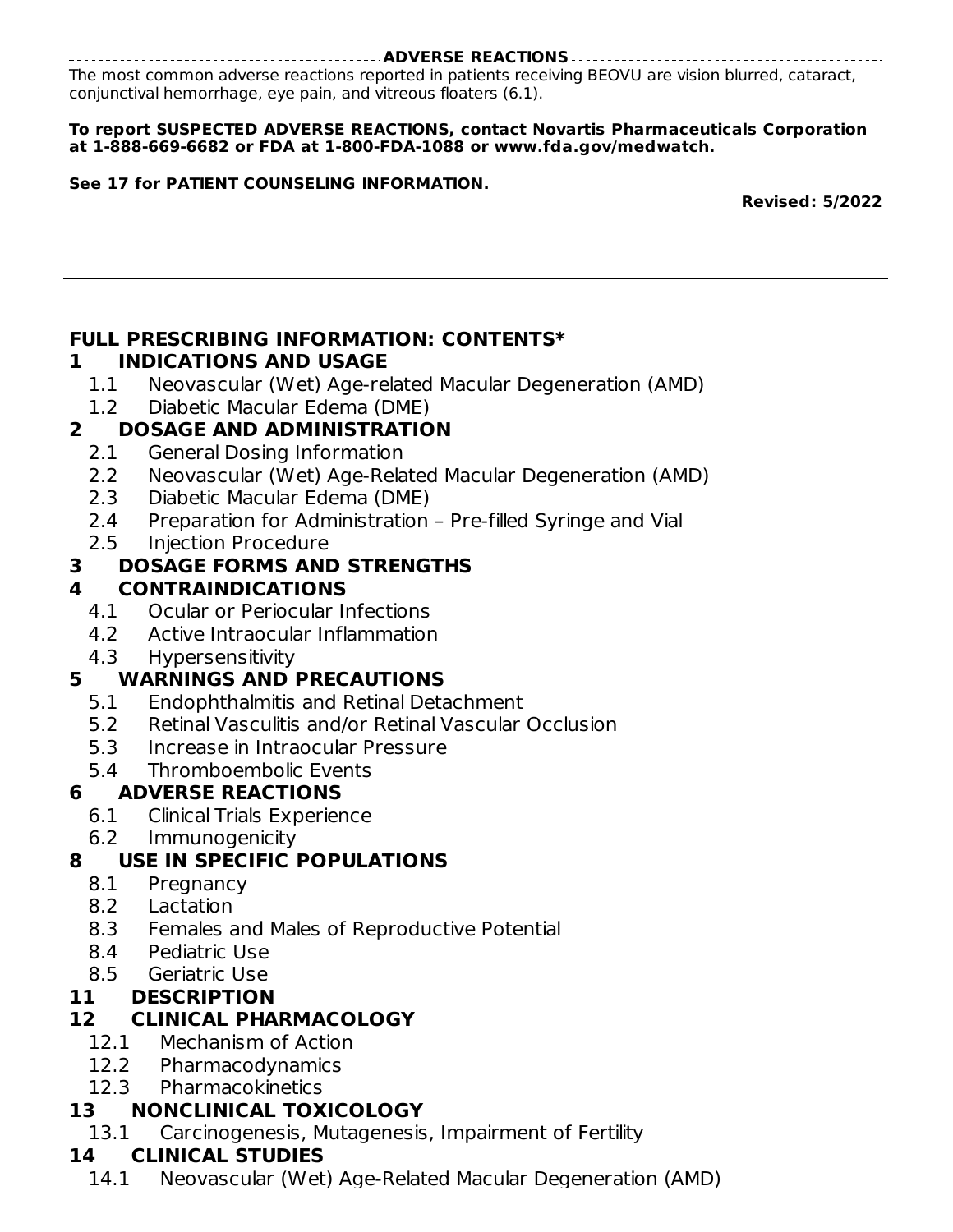#### 14.1 Neovascular (Wet) Age-Related Macular Degeneration (AMD) 14.2 Diabetic Macular Edema (DME)

### **16 HOW SUPPLIED/STORAGE AND HANDLING**

- 16.1 How Supplied
- 16.2 Storage and Handling

### **17 PATIENT COUNSELING INFORMATION**

\* Sections or subsections omitted from the full prescribing information are not listed.

## **FULL PRESCRIBING INFORMATION**

## **1 INDICATIONS AND USAGE**

BEOVU $\textcircled{\tiny{\textcircled{\tiny{R}}}}$  is indicated for the treatment of:

## **1.1 Neovascular (Wet) Age-related Macular Degeneration (AMD)**

## **1.2 Diabetic Macular Edema (DME)**

## **2 DOSAGE AND ADMINISTRATION**

## **2.1 General Dosing Information**

For ophthalmic intravitreal injection. BEOVU must be administered by a qualified physician.

BEOVU is available packaged as follows [see How Supplied/Storage and Handling (16)]:

- Pre-filled Syringe
- Vial kit with injection components (vial, filter needle)

# **2.2 Neovascular (Wet) Age-Related Macular Degeneration (AMD)**

The recommended dose for BEOVU is 6 mg (0.05 mL of 120 mg/mL solution) administered by intravitreal injection monthly (approximately every 25 to 31 days) for the first three doses, followed by 6 mg (0.05 mL) by intravitreal injection once every 8 to 12 weeks.

# **2.3 Diabetic Macular Edema (DME)**

The recommended dose for BEOVU is 6 mg (0.05 mL of 120 mg/mL solution) administered by intravitreal injection every six weeks (approximately every 39-45 days) for the first five doses, followed by 6 mg (0.05 mL) by intravitreal injection once every 8- 12 weeks.

## **2.4 Preparation for Administration – Pre-filled Syringe and Vial**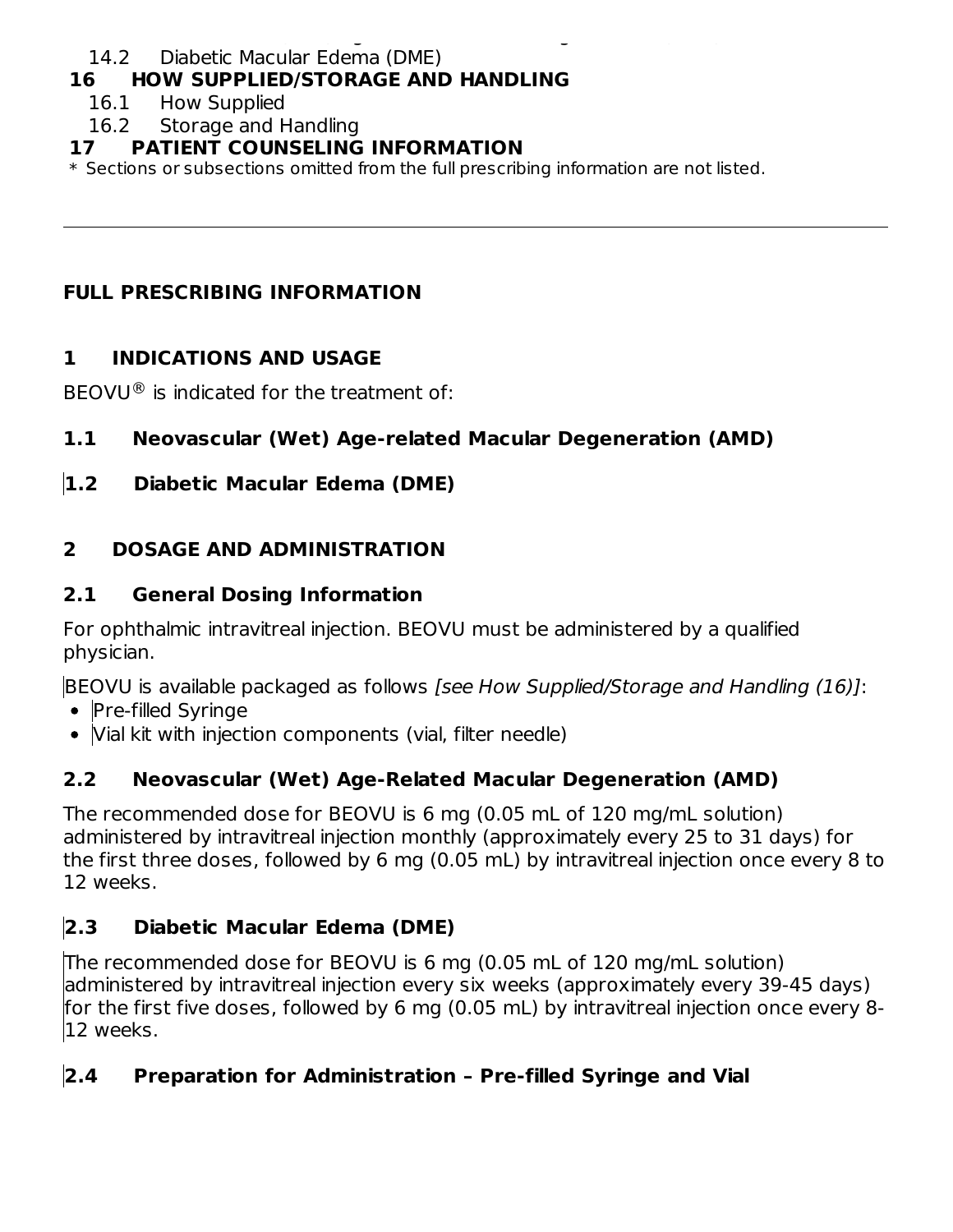

Use aseptic technique for preparation of the intravitreal injection.

## **Pre-filled Syringe**

The BEOVU pre-filled glass syringe is sterile and for single-use only. It should be inspected visually prior to administration. Do not use if the packaging, or pre-filled syringe are opened, damaged or expired [see How Supplied/Storage and Handling (16)].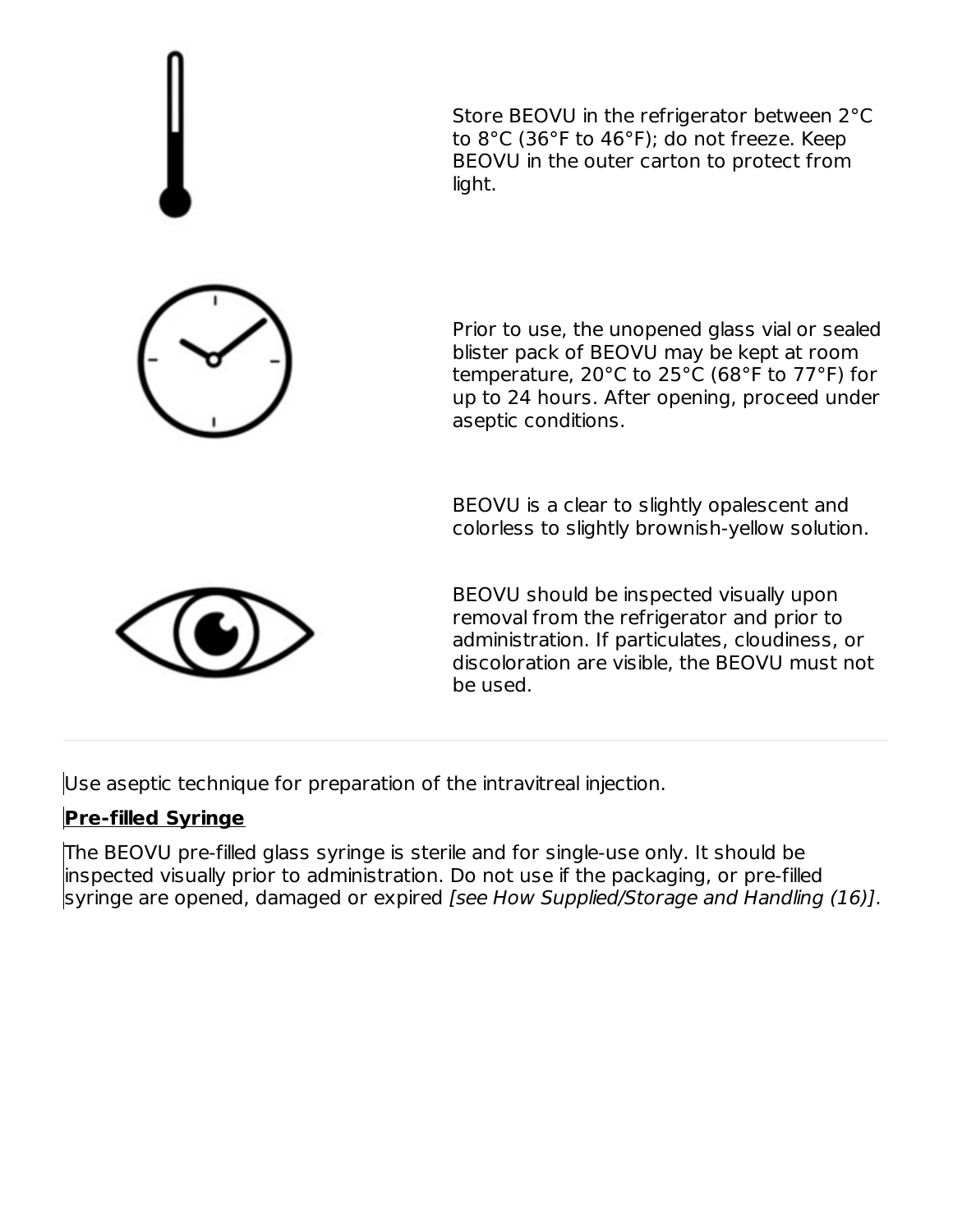

| <b>STEP 1: PREPARE</b><br>Peel the lid off the blister package and, using aseptic<br>technique, remove the sterile syringe.                                                                                                                                                                                        |                  |
|--------------------------------------------------------------------------------------------------------------------------------------------------------------------------------------------------------------------------------------------------------------------------------------------------------------------|------------------|
| <b>STEP 2: SNAP OFF SYRINGE CAP</b><br>Snap off the syringe cap and dispose of it (see Figure<br>1). Do not turn or twist the syringe cap.                                                                                                                                                                         | <b>Figure 1:</b> |
| <b>STEP 3: ATTACH INJECTION NEEDLE</b><br>Aseptically and <b>firmly assemble a 30-gauge x</b> $\frac{1}{2}$<br>inch sterile injection needle (not included) onto<br>the Luer lock syringe.                                                                                                                         |                  |
| <b>STEP 4: DISLODGE AIR BUBBLES</b><br>To check for air bubbles, hold the syringe with the<br>needle pointing up. If there are any air bubbles, gently<br>tap the syringe with your finger until the bubbles rise<br>to the top (see Figure 2).<br>Carefully remove the needle cap by pulling it straight<br>loff. | Figure 2:        |
| <b>STEP 5: EXPEL AIR AND SET THE DOSE</b>                                                                                                                                                                                                                                                                          | <b>Figure 3:</b> |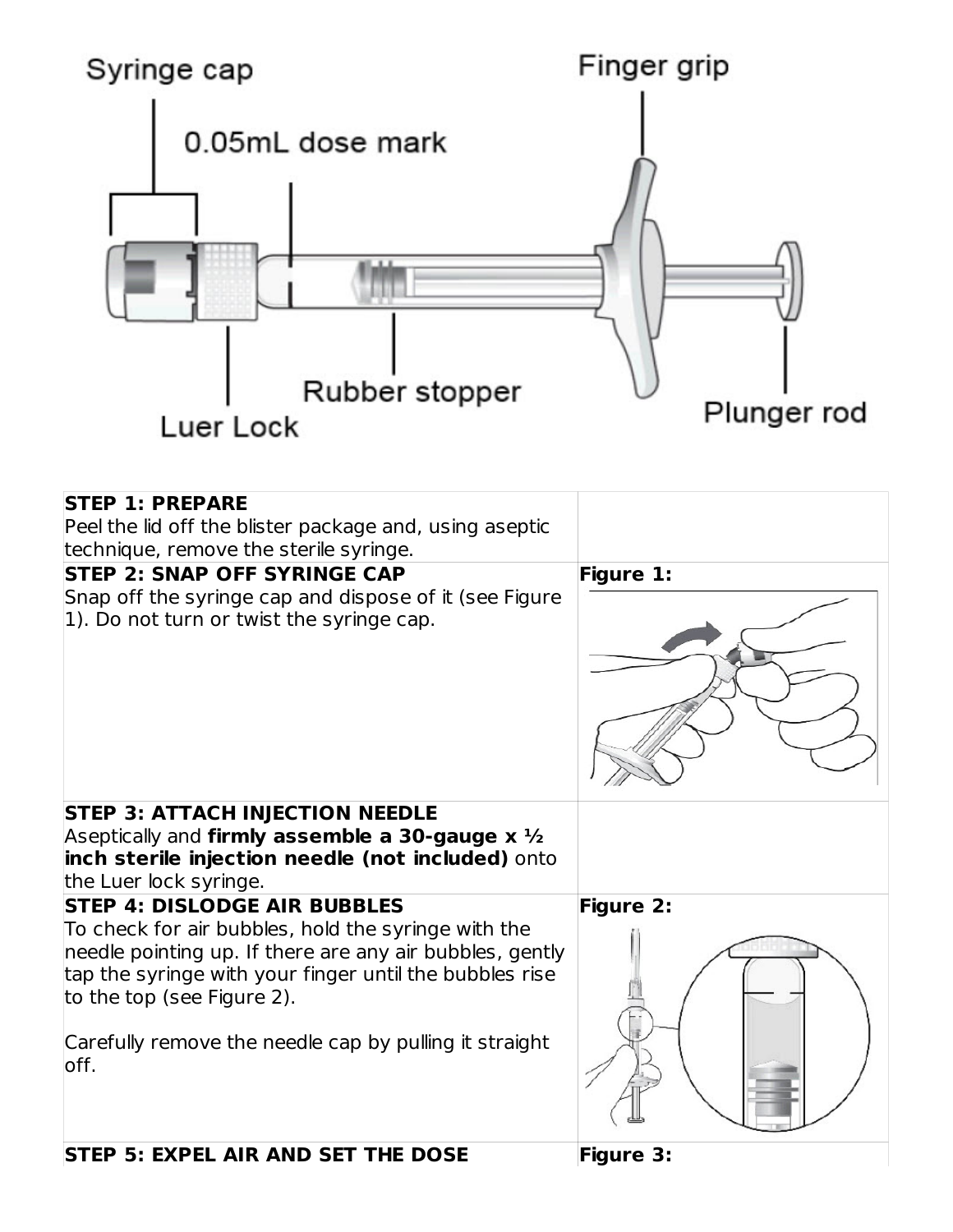Hold the syringe at eye level and carefully push the plunger until the **edge below the dome of the rubber stopper** is aligned with the **0.05 mL** dose mark (see Figure 3). This will expel the air and the excess liquid and set the dose to the **0.05 mL** dose mark. The syringe is ready for the injection.



## **Vial**

The BEOVU vial kit includes the sterile glass vial and filter needle which are sterile and for single-use only. It should be inspected visually prior to administration. Do not use if the packaging, vial and/or filter needle are damaged or expired [see How Supplied/Storage and Handling (16)].

| <b>STEP 1:</b> Gather the supplies needed.<br>One BEOVU vial (included)<br>$\bullet$<br>• One sterile 5-micron blunt filter needle (18-gauge x<br>$1\frac{1}{2}$ inch, 1.2 mm x 40 mm) (included)<br>• One sterile 30-gauge $x \frac{1}{2}$ inch injection needle (not<br>included)<br>• One sterile 1 mL syringe with a 0.05 mL dose mark<br>(not included)<br>• Alcohol swab (not included) |                  |
|-----------------------------------------------------------------------------------------------------------------------------------------------------------------------------------------------------------------------------------------------------------------------------------------------------------------------------------------------------------------------------------------------|------------------|
| STEP 2:                                                                                                                                                                                                                                                                                                                                                                                       |                  |
| Inspect the solution. If particulates, cloudiness, or<br>discoloration are visible, discard the vial and obtain a<br>new vial.                                                                                                                                                                                                                                                                |                  |
| <b>STEP 3:</b>                                                                                                                                                                                                                                                                                                                                                                                | <b>Figure 4:</b> |
| Remove the vial cap and clean the vial septum (e.g.,<br>with alcohol swab) (see Figure 4).                                                                                                                                                                                                                                                                                                    |                  |
| <b>STEP 4:</b>                                                                                                                                                                                                                                                                                                                                                                                |                  |
| Assemble the 5-micron filter needle (18-gauge $x$ 1 $\frac{1}{2}$<br>inch) onto a 1-mL syringe using aseptic technique.                                                                                                                                                                                                                                                                       |                  |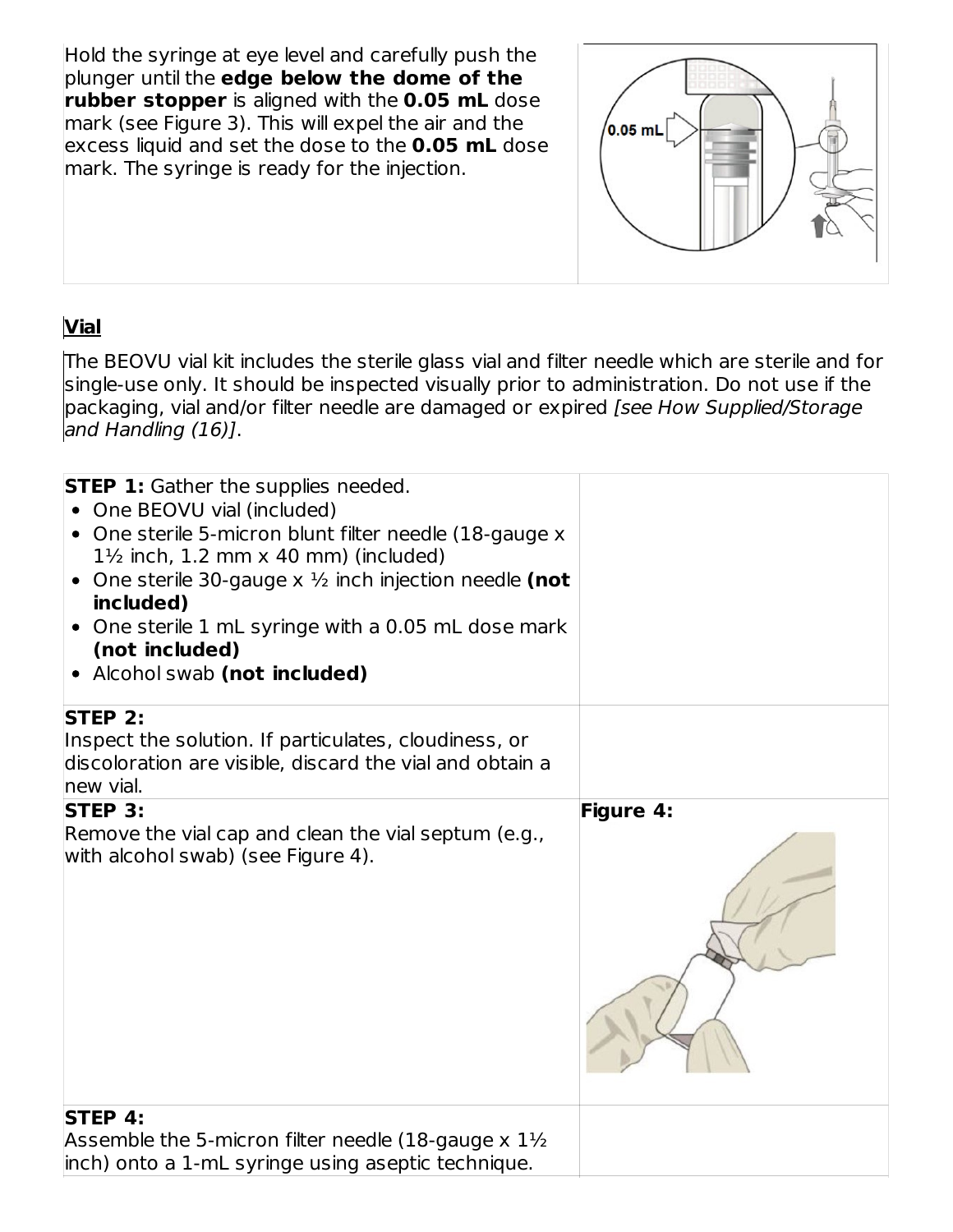| STEP 5:<br>Push the filter needle into the center of the vial septum<br>until the needle touches the bottom of the vial.<br>STEP 6:<br>To withdraw the liquid, hold the vial slightly inclined and<br>slowly withdraw all the liquid from the vial and filter<br>needle (see Figure 5).<br>Ensure that the plunger rod is drawn sufficiently back<br>when emptying the vial in order to completely empty<br>the filter needle.<br><b>STEP 7:</b> | Figure 5:                     |
|--------------------------------------------------------------------------------------------------------------------------------------------------------------------------------------------------------------------------------------------------------------------------------------------------------------------------------------------------------------------------------------------------------------------------------------------------|-------------------------------|
| Disconnect the filter needle from the syringe in an<br>aseptic manner and dispose of it. The filter needle is<br>not to be used for the intravitreal injection.                                                                                                                                                                                                                                                                                  |                               |
| STEP 8:<br>Aseptically and firmly assemble a 30-gauge $x \frac{1}{2}$ inch<br>injection needle onto the syringe.<br><b>STEP 9:</b><br>Check for air bubbles by holding the syringe with the<br>needle pointing up. If there are any air bubbles, gently<br>tap the syringe with your finger until the bubbles rise<br>to the top (see Figure 6).                                                                                                 | Figure 6:                     |
| <b>STEP 10:</b><br>Carefully expel the air from the syringe and adjust the<br>dose to the 0.05 mL mark (see Figure 7).<br>The syringe is ready for the injection.                                                                                                                                                                                                                                                                                | <b>Figure 7:</b><br>$0.05$ ml |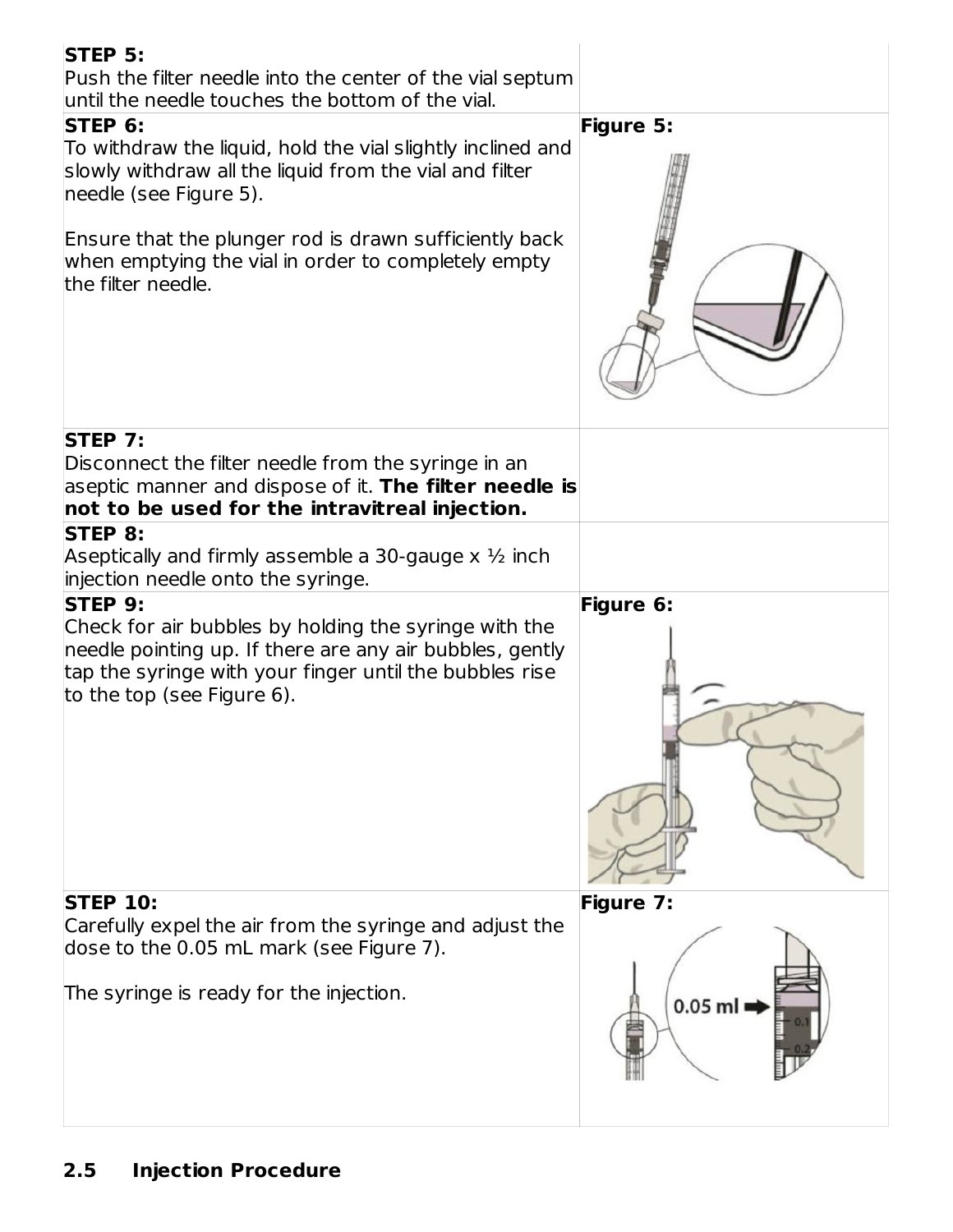Ensure that the injection is given immediately after preparation of the dose.

The intravitreal injection procedure must be carried out under aseptic conditions, which includes the use of surgical hand disinfection, sterile gloves, a sterile drape and a sterile eyelid speculum (or equivalent), and the availability of sterile paracentesis equipment (if required). Adequate anesthesia and a broad-spectrum topical microbicide to disinfect the periocular skin, eyelid, and ocular surface should be administered prior to the injection.

Inject slowly until the rubber stopper reaches the end of the syringe to deliver the volume of 0.05 mL. Confirm delivery of the full dose by checking that the rubber stopper has reached the end of the syringe barrel.

Immediately following the intravitreal injection, patients should be monitored for elevation in intraocular pressure (IOP). Appropriate monitoring may consist of a check for perfusion of the optic nerve head or tonometry. If required, a sterile paracentesis needle should be available.

Following intravitreal injection, patients should be instructed to report any symptoms suggestive of endophthalmitis or retinal detachment (e.g., eye pain, redness of the eye, photophobia, blurring of vision) without delay [see Patient Counseling Information (17)].

Each vial or pre-filled syringe should only be used for the treatment of a single eye. If the contralateral eye requires treatment, a new vial or pre-filled syringe should be used and the sterile field, syringe, gloves, drapes, eyelid speculum, filter, and injection needles should be changed before BEOVU is administered to the other eye.

Any unused medicinal product or waste material should be disposed of in accordance with local regulations.

### **3 DOSAGE FORMS AND STRENGTHS**

BEOVU is a clear to slightly opalescent and colorless to slightly brownish-yellow solution available as:

- Intravitreal injection: 6 mg/0.05 mL in a single-dose pre-filled syringe.
- Intravitreal injection: 6 mg/0.05 mL in a single-dose vial.

### **4 CONTRAINDICATIONS**

### **4.1 Ocular or Periocular Infections**

BEOVU is contraindicated in patients with ocular or periocular infections.

### **4.2 Active Intraocular Inflammation**

BEOVU is contraindicated in patients with active intraocular inflammation.

### **4.3 Hypersensitivity**

BEOVU is contraindicated in patients with known hypersensitivity to brolucizumab or any of the excipients in BEOVU. Hypersensitivity reactions may manifest as rash, pruritus, urticaria, erythema, or severe intraocular inflammation.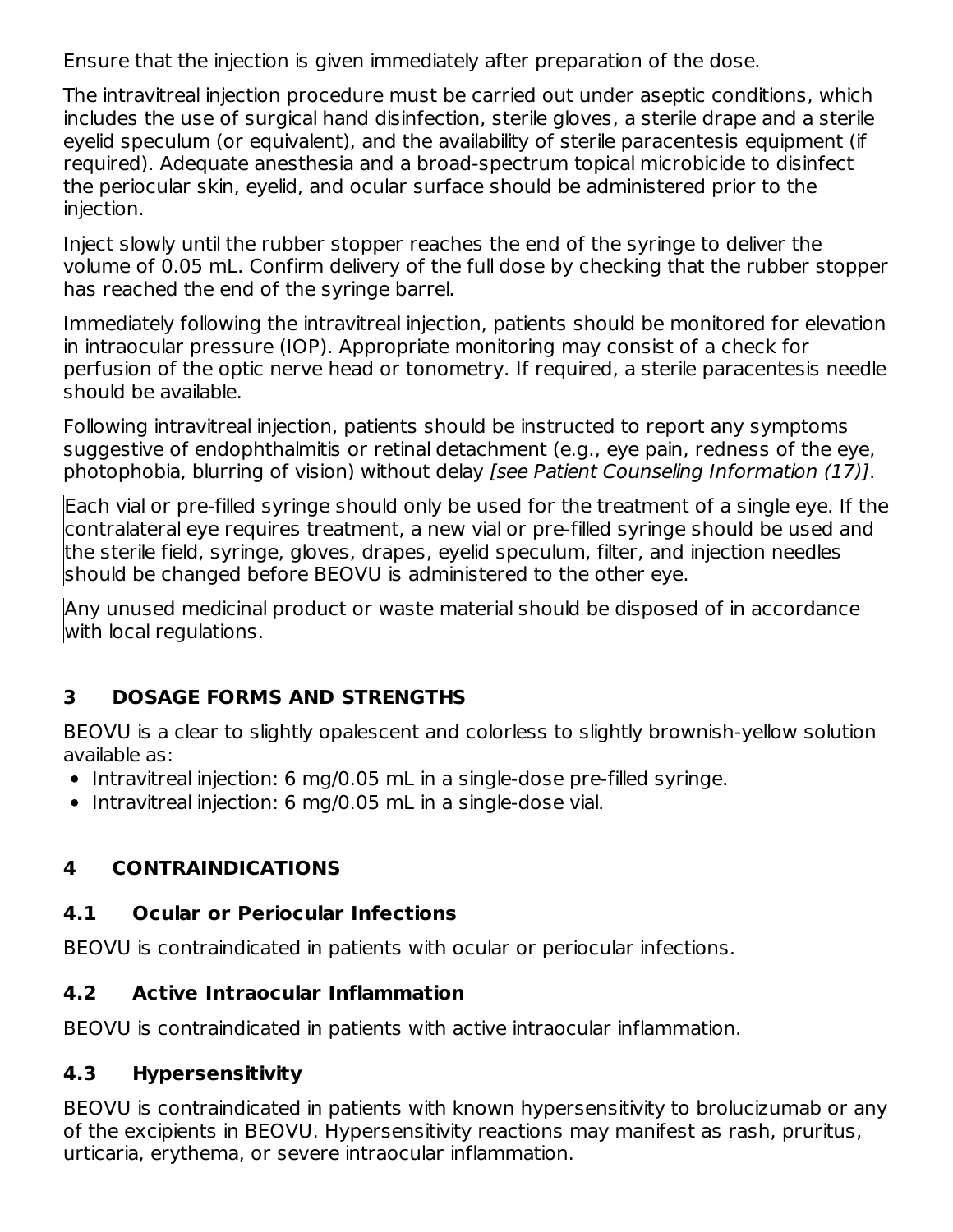### **5 WARNINGS AND PRECAUTIONS**

### **5.1 Endophthalmitis and Retinal Detachment**

Intravitreal injections, including those with BEOVU, have been associated with endophthalmitis and retinal detachment [see Contraindications (4.1) and Adverse Reactions (6.1)]. Proper aseptic injection techniques must always be used when administering BEOVU. Patients should be instructed to report any symptoms suggestive of endophthalmitis or retinal detachment without delay and should be managed appropriately [see Dosage and Administration (2.4) and Patient Counseling Information  $(17)$ ].

### **5.2 Retinal Vasculitis and/or Retinal Vascular Occlusion**

Retinal vasculitis and/or retinal vascular occlusion, typically in the presence of intraocular inflammation, have been reported with the use of BEOVU. These immune-mediated adverse events may occur following the first intravitreal injection. Discontinue treatment with BEOVU in patients who develop these events. Patients treated with BEOVU who experience intraocular inflammation may be at risk of developing retinal vasculitis and/or retinal vascular occlusion and should be closely monitored [see Contraindications (4.2) and Adverse Reactions (6.1, 6.2)]. Patients should be instructed to report any change in vision without delay.

### **5.3 Increase in Intraocular Pressure**

Acute increases in intraocular pressure (IOP) have been seen within 30 minutes of intravitreal injection, including with BEOVU [see Adverse Reactions (6.1)]. Sustained IOP increases have also been reported. Both IOP and perfusion of the optic nerve head must be monitored and managed appropriately [see Dosage and Administration (2.4)].

### **5.4 Thromboembolic Events**

Although there was a low rate of arterial thromboembolic events (ATEs) observed in the BEOVU clinical trials, there is a potential risk of ATEs following intravitreal use of VEGF inhibitors. Arterial thromboembolic events are defined as nonfatal stroke, nonfatal myocardial infarction, or vascular death (including deaths of unknown cause).

The ATE rate in the two controlled 96-week neovascular AMD studies (HAWK and HARRIER) during the first 96-weeks was 4.5% (33 of 730) in the pooled brolucizumab arms compared with 4.7% (34 of 729) in the pooled aflibercept arms [see Clinical Studies  $(14.1)$ .

## **6 ADVERSE REACTIONS**

The following potentially serious adverse reactions are described elsewhere in the labeling:

- Hypersensitivity [see Contraindications (4.3)]
- Endophthalmitis and Retinal Detachment [see Warnings and Precautions (5.1)]
- Retinal Vasculitis and/or Retinal Vascular Occlusion *[see Warnings and Precautions*  $(5.2)$ ]
- Increase in Intraocular Pressure [see Warnings and Precautions (5.3)]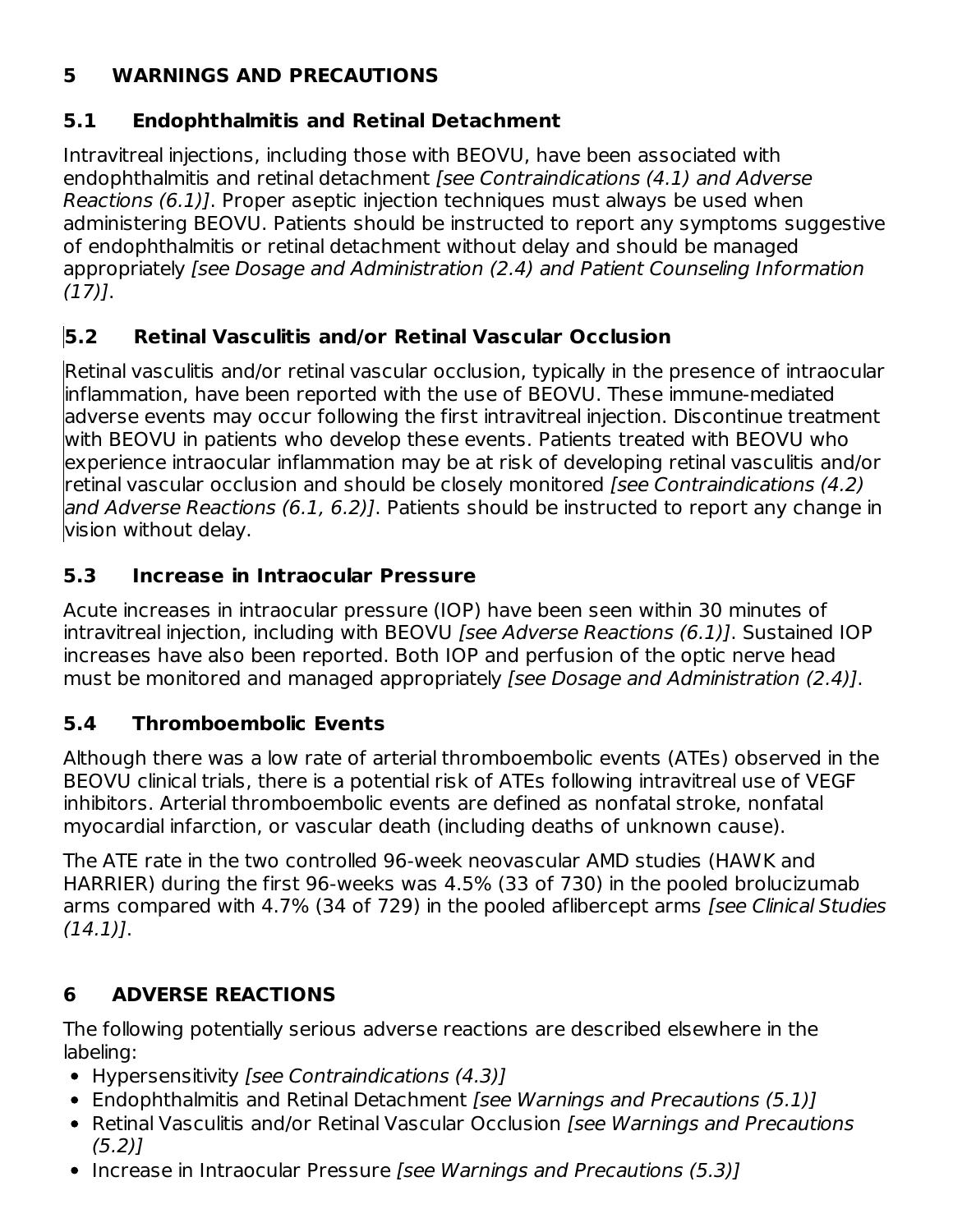• Thromboembolic Events [see Warnings and Precautions (5.4)]

### **6.1 Clinical Trials Experience**

Because clinical trials are conducted under widely varying conditions, adverse reaction rates observed in one clinical trial of a drug cannot be directly compared with rates in the clinical trials of the same or another drug and may not reflect the rates observed in practice.

A total of 1,646 patients treated with brolucizumab constituted the safety population in four Phase 3 studies. Among these, 1,098 patients were treated with the recommended dose of 6 mg.

A total of 1088 patients treated with brolucizumab, constituted the safety population in the two controlled neovascular AMD Phase 3 studies (HAWK and HARRIER) with a cumulative 96-week exposure to BEOVU, and 730 patients treated with the recommended dose of 6 mg [see Clinical Studies (14.1)]. A total of 558 patients treated with brolucizumab constituted the safety population in the two controlled DME Phase 3 studies (KESTREL and KITE) from baseline to week 52, including 368 patients treated with the recommended dose of 6 mg [see Clinical Studies (14.2)].

|                                          |             | <b>BEOVU</b> | <b>Active Control (aflibercept)</b> |             |  |
|------------------------------------------|-------------|--------------|-------------------------------------|-------------|--|
| <b>Adverse Drug</b>                      | <b>AMD</b>  | <b>DME</b>   | <b>AMD</b>                          | <b>DME</b>  |  |
| <b>Reactions</b>                         | $(N = 730)$ | $(N = 368)$  | $(N = 729)$                         | $(N = 368)$ |  |
| Vision blurred <sup>a</sup>              | 10%         | 1%           | 11%                                 | 2%          |  |
| Cataract                                 | 7%          | 4%           | 11%                                 | 5%          |  |
| Conjunctival<br>hemorrhage               | 6%          | 6%           | 7%                                  | 7%          |  |
| Vitreous floaters                        | 5%          | 3%           | 3%                                  | 2%          |  |
| Eye pain                                 | 5%          | 3%           | 6%                                  | 2%          |  |
| Intraocular<br>inflammation <sup>b</sup> | 4%          | 2%           | 1%                                  | 1%          |  |
| Intraocular pressure<br>increased        | 4%          | 2%           | 5%                                  | 1%          |  |
| Retinal hemorrhage                       | 4%          |              | 3%                                  | 1%          |  |
| Vitreous detachment                      | 4%          | 2%           | 3%                                  | 1%          |  |
| Conjunctivitis                           | 3%          | 2%           | 2%                                  | $< 1\%$     |  |
| Retinal pigment<br>epithelial tear       | 3%          |              | 1%                                  |             |  |
| Corneal abrasion                         | 2%          | 1%           | 2%                                  | 2%          |  |
| <b>Hypersensitivity<sup>c</sup></b>      | 2%          | 1%           | 1%                                  | 1%          |  |
| <b>Punctate keratitis</b>                | $1\%$       | 1%           | 2%                                  |             |  |
| <b>Retinal tear</b>                      | $1\%$       | $< 1\%$      | 1%                                  | $< 1\%$     |  |
| Endophthalmitis                          | $1\%$       | $< 1\%$      | $< 1\%$                             | 1%          |  |
| Blindness <sup>d</sup>                   | $1\%$       | $< 1\%$      | $< 1\%$                             |             |  |
| Retinal artery                           | 10/2        |              | $-10/2$                             |             |  |

#### **Table 1: Common Adverse Reactions (≥ 1%) in the AMD and DME Clinical Trials**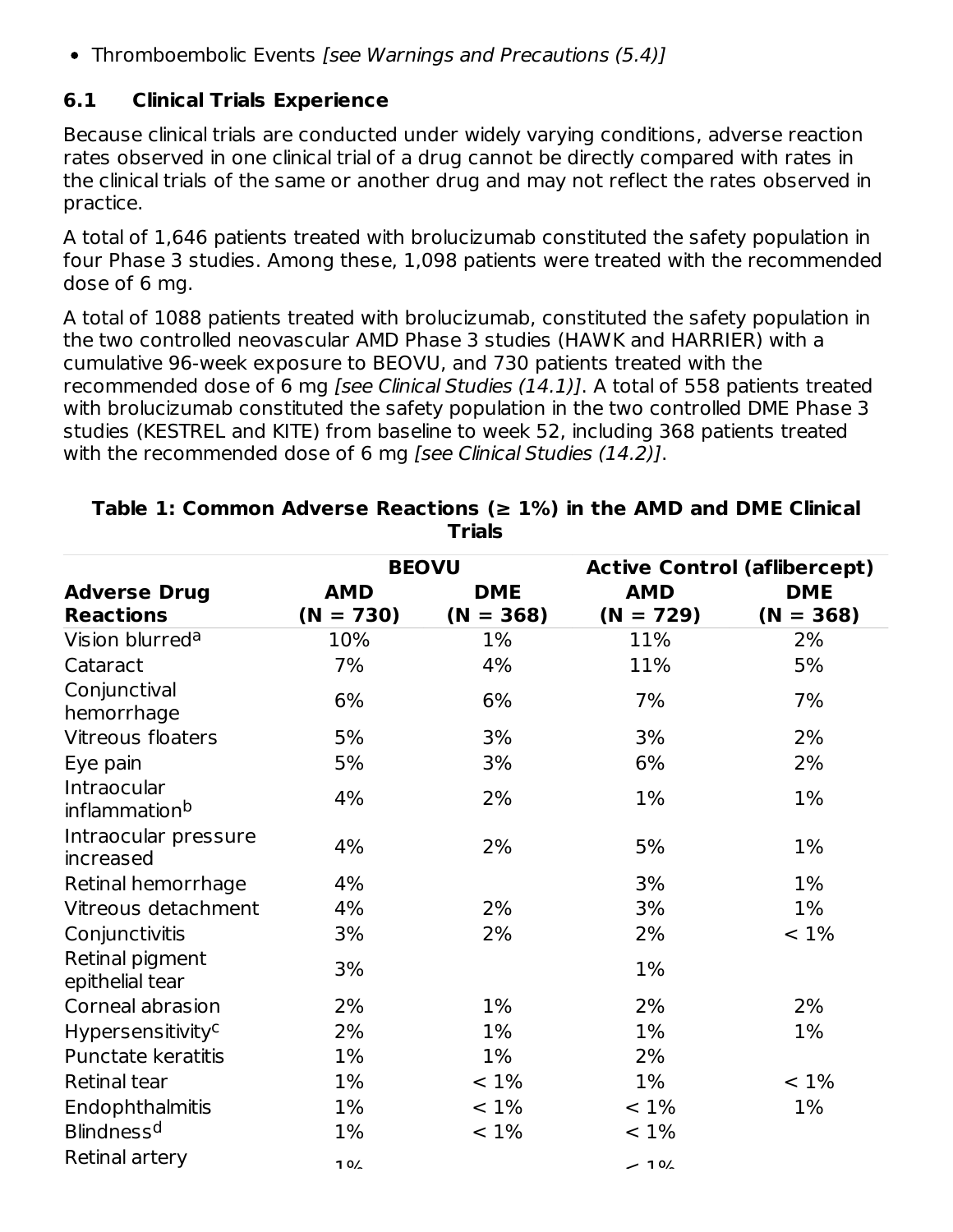| occlusion                                   | $\pm 70$ |         | $\sim$ 1/0 |         |
|---------------------------------------------|----------|---------|------------|---------|
| Retinal detachment                          | $1\%$    |         | $< 1\%$    | $1\%$   |
| Conjunctival<br>hyperemia                   | 1%       | $< 1\%$ | $1\%$      | 1%      |
| Lacrimation increased                       | $1\%$    | $< 1\%$ | $1\%$      | $< 1\%$ |
| Abnormal sensation in<br>eye                | 1%       | $< 1\%$ | 2%         | $1\%$   |
| Detachment of retinal<br>pigment epithelium | $1\%$    |         | $< 1\%$    |         |
| Vitreous hemorrhage                         | $< 1\%$  | $1\%$   | $< 1\%$    | $1\%$   |

alncluding vision blurred, visual acuity reduced, visual acuity reduced transiently, and visual impairment.

<sup>b</sup>Including anterior chamber cell, anterior chamber flare, anterior chamber inflammation, chorioretinitis, eye inflammation, iridocyclitis, iritis, retinal vasculitis, retinal vascular occlusion, uveitis, vitreous haze, vitritis.

<sup>c</sup>Including urticaria, rash, pruritus, erythema.

<sup>d</sup>Including blindness, blindness transient, amaurosis, and amaurosis fugax.

In a clinical study (MERLIN), patients with nAMD who received BEOVU every 4-week maintenance dosing experienced a higher incidence of intraocular inflammation (including retinal vasculitis) and retinal vascular occlusion than patients who received BEOVU every 8 or 12-week maintenance dosing in the clinical studies (HAWK and HARRIER). The interval between two BEOVU doses during maintenance treatment should not be less than 8 weeks.

### **6.2 Immunogenicity**

As with all therapeutic proteins, there is a potential for an immune response in patients treated with BEOVU. The immunogenicity of BEOVU was evaluated in serum samples. The immunogenicity data reflect the percentage of patients whose test results were considered positive for antibodies to BEOVU in immunoassays. The detection of an immune response is highly dependent on the sensitivity and specificity of the assays used, sample handling, timing of sample collection, concomitant medications, and underlying disease. For these reasons, comparison of the incidence of antibodies to BEOVU with the incidence of antibodies to other products may be misleading.

Anti-brolucizumab antibodies were detected in the pre-treatment sample of 36% to 64% of treatment naive patients. After initiation of dosing, anti-brolucizumab antibodies were detected in at least one serum sample in 53% to 76% of patients treated with BEOVU. Intraocular inflammation was observed in 6% of patients with anti-brolucizumab antibodies detected during dosing with BEOVU in clinical trials. Retinal vasculitis and/or retinal vascular occlusion, typically in the presence of intraocular inflammation, are immune-mediated adverse events related to exposure to BEOVU. This treatmentemergent antibody response may develop following the first intravitreal injection. Antibrolucizumab antibodies were not associated with an impact on clinical efficacy.

### **8 USE IN SPECIFIC POPULATIONS**

### **8.1 Pregnancy**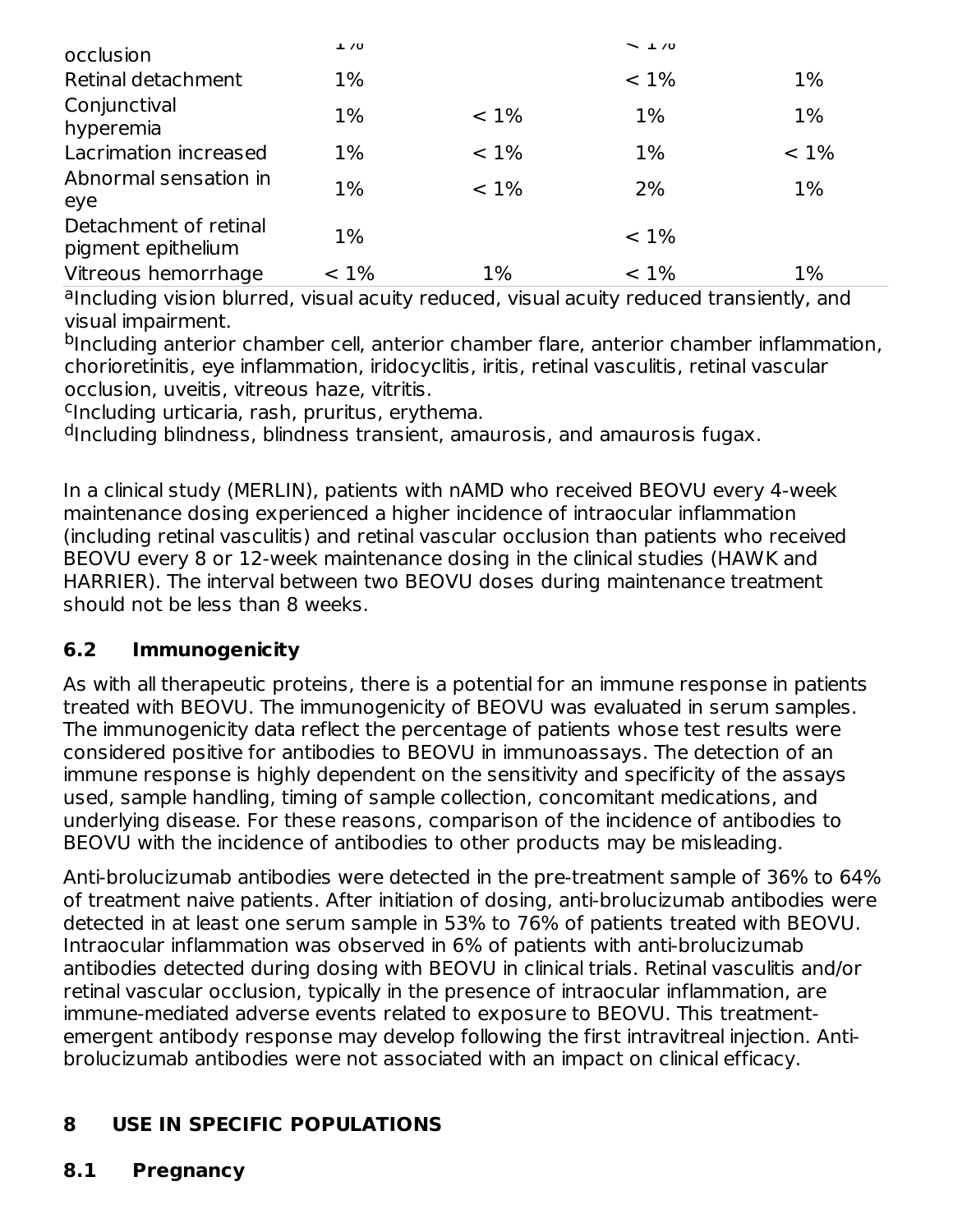### Risk Summary

There are no adequate and well-controlled studies of BEOVU administration in pregnant women. In an animal reproduction study, intravitreal administration of brolucizumab to pregnant monkeys once every 4 weeks in one eye from organogenesis to birth caused fetal loss and a structural abnormality (bilateral absent metatarsal) in offspring at 10-fold the maximum recommended human dose (MRHD) on a mg/kg basis [see Data].

Based on the anti-VEGF mechanism of action for brolucizumab [see Clinical Pharmacology (12.1)], treatment with BEOVU may pose a risk to human embryo-fetal development. BEOVU should be used during pregnancy only if the potential benefit outweighs the potential risk to the fetus.

All pregnancies have a background risk of birth defect, loss, and other adverse outcomes. The background risk of major birth defects and miscarriage for the indicated population is unknown. In the U.S. general population, the estimated background risk of major birth defects is 2% to 4% and of miscarriage is 15% to 20% of clinically recognized pregnancies.

### Data

### Animal Data

In an enhanced pre- and postnatal development (ePPND) study in pregnant cynomolgus monkeys, brolucizumab was administered to all animals by intravitreal (IVT) injection to one eye at doses of 3 or 6 mg once every 4 weeks until delivery. Given the intermittent exposure profile and low group delivered animal numbers, this study is not sufficient to provide a complete developmental and reproductive toxicity profile, or estimate a safe clinical dose.

Increased incidence of mid- and late-pregnancy fetal loss was observed for the 6 mg/eye group (10-fold the MRHD, on a mg/kg basis). Fetal loss was not observed for the 3 mg/eye group. Fetal malformation (bilateral absent metatarsal) was observed at 6 mg/eye.

VEGF inhibition has been shown to cause malformations, embryo-fetal resorption, and decreased fetal weight. VEGF also been shown to affect follicular development, corpus luteum function, and fertility.

### **8.2 Lactation**

### Risk Summary

There is no information regarding the presence of brolucizumab in human milk, the effects of the drug on the breastfed infant, or the effects of the drug on milk production/excretion. Because many drugs are transferred in human milk and because of the potential for absorption and adverse reactions in the breastfed child, breastfeeding is not recommended during treatment and for at least one month after the last dose when stopping treatment with BEOVU.

### **8.3 Females and Males of Reproductive Potential**

Contraception

**Females**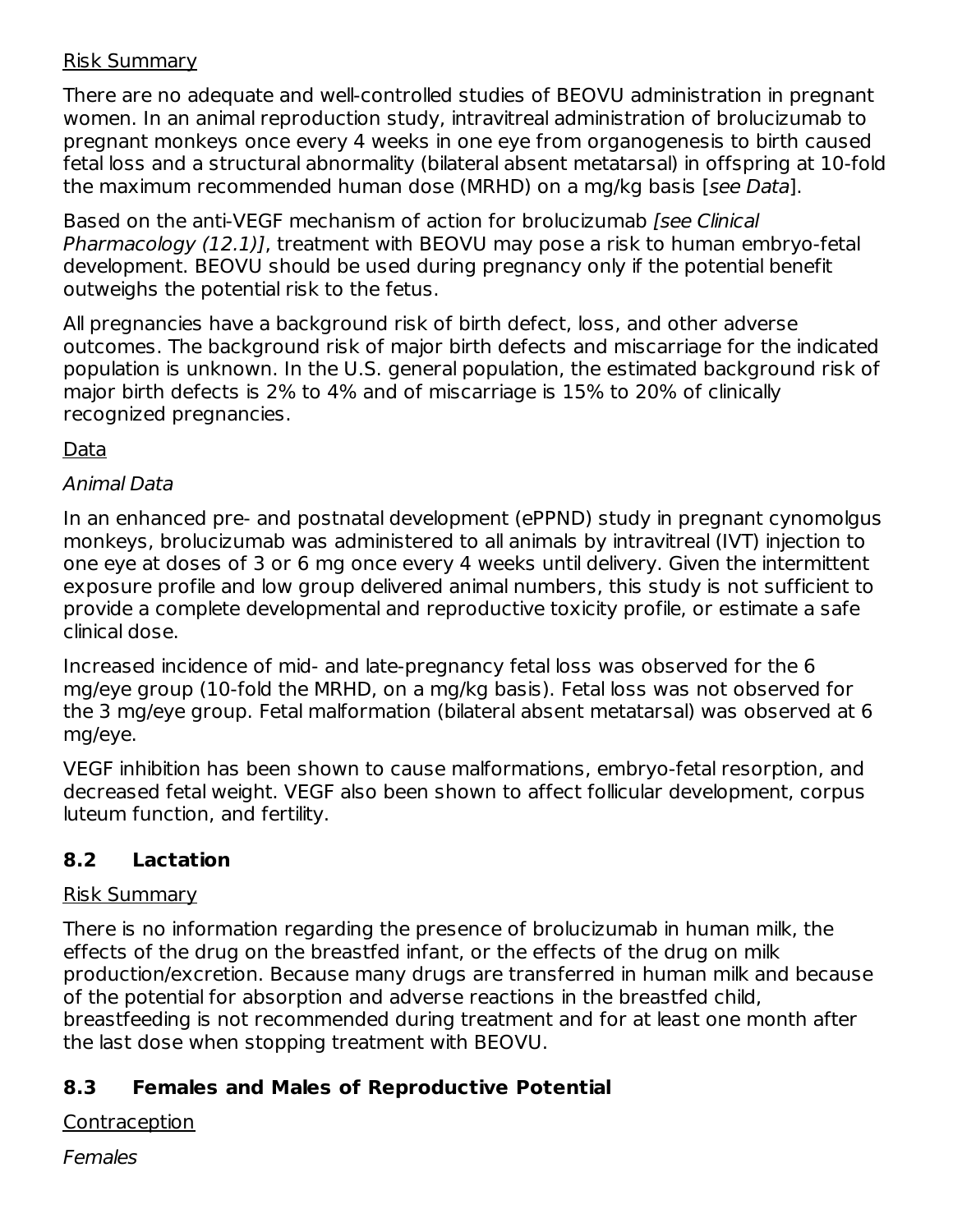Females of reproductive potential should use highly effective contraception (methods that result in less than 1% pregnancy rates) during treatment with BEOVU and for at least one month after the last dose when stopping treatment with BEOVU.

### **Infertility**

No studies on the effects of brolucizumab on fertility have been conducted. Based on its anti-VEGF mechanism of action, treatment with BEOVU may pose a risk to reproductive capacity.

## **8.4 Pediatric Use**

The safety and efficacy of BEOVU in pediatric patients has not been established.

## **8.5 Geriatric Use**

In the two Phase 3 clinical studies in AMD, approximately 90% (978/1089) of patients randomized to treatment with BEOVU were  $\geq 65$  years of age and approximately 60%  $(648/1089)$  were  $\geq 75$  years of age. In the two Phase 3 clinical studies in DME, approximately 45% (164/368) of patients randomized to treatment with BEOVU were  $\geq$ 65 years of age and approximately  $10\%$  (37/368) were  $\geq$  75 years of age. No significant differences in efficacy or safety were seen with increasing age in these studies. No dosage regimen adjustment is required in patients 65 years and above.

# **11 DESCRIPTION**

Brolucizumab-dbll is a recombinant human vascular endothelial growth factor inhibitor. Brolucizumab-dbll is a humanized monoclonal single-chain Fv (scFv) antibody fragment. Brolucizumab-dbll has a molecular weight of  $\sim$ 26 kilodaltons and is produced in Escherichia coli cells by recombinant DNA technology.

BEOVU (brolucizumab-dbll) injection is a sterile, clear to slightly opalescent, colorless to slightly brownish-yellow solution in a single-dose pre-filled syringe or a single-dose vial for intravitreal administration. Each single-dose pre-filled syringe and vial is designed to deliver 0.05 mL of solution containing 6 mg brolucizumab-dbll, polysorbate 80 (0.02%), sodium citrate (10 mM), sucrose (5.8%), and Water for Injection, USP and with a pH of approximately 7.2. This product does not contain an antimicrobial preservative.

# **12 CLINICAL PHARMACOLOGY**

# **12.1 Mechanism of Action**

Brolucizumab is a human VEGF inhibitor. Brolucizumab binds to the three major isoforms of VEGF-A (e.g., VEGF $_{\rm 110}$ , VEGF $_{\rm 121}$ , and VEGF $_{\rm 165}$ ), thereby preventing interaction with receptors VEGFR-1 and VEGFR-2. By inhibiting VEGF-A, brolucizumab suppresses endothelial cell proliferation, neovascularization, and vascular permeability.

## **12.2 Pharmacodynamics**

Leakage of blood and fluid from choroidal neovascularization (CNV) may cause retinal thickening or edema. Increased retinal thickness and accumulation of intraretinal fluid (IRF)/subretinal fluid (SRF), assessed by optical coherence tomography (OCT), is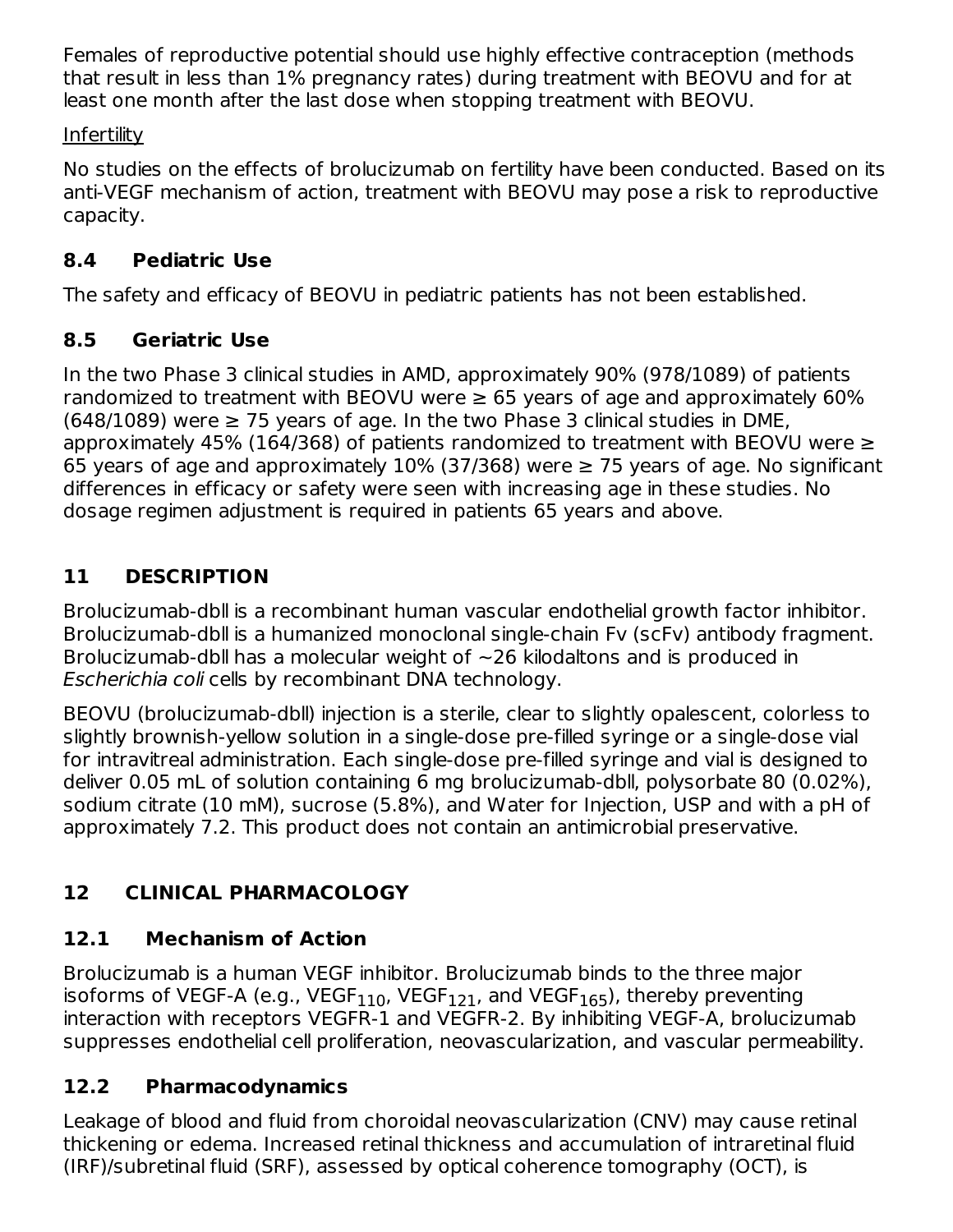associated with nAMD and DME. Reductions in central retinal subfield thickness (CST) were observed across all treatment arms.

### **12.3 Pharmacokinetics**

Following a single intravitreal dose of BEOVU to 25 AMD patients, the mean (range) serum C<sub>max</sub> of free brolucizumab (unbound to VEGF-A) was 49 ng/mL (9 to 548 ng/mL) and was attained at 24 hours post-dose. Brolucizumab concentrations were near or less than 0.5 ng/mL (lower limit of assay quantitation) at approximately 4 weeks after repeat dose administration and no accumulation in serum was observed in most patients.

### **Elimination**

The estimated mean  $(\pm$  standard deviation) systemic half-life of brolucizumab is 4.4 days  $(\pm 2.0$  days) after a single intravitreal dose.

### Metabolism

Metabolism of brolucizumab has not been fully characterized. However, free brolucizumab is expected to undergo metabolism via proteolysis.

### Excretion

The excretion of brolucizumab has not been fully characterized. However, free brolucizumab is expected to undergo target-mediated disposition and/or passive renal excretion.

### Specific Populations

Following repeat intravitreal dose administration of BEOVU in the HAWK and HARRIER clinical studies, no differences in the systemic pharmacokinetics of brolucizumab were observed based on age (50 years and above), sex, or mild to moderate renal impairment (glomerular filtration rate (GFR) = 30 to 70 mL/min, estimated using the Modification of Diet in Renal Disease (MDRD) equation). The effect of severe renal impairment or any degree of hepatic impairment on the pharmacokinetics of BEOVU is unknown. As significant increases in serum brolucizumab exposures are not expected with intravitreal route of administration, no dosage adjustment is needed based on renal or hepatic impairment status.

### Drug Interaction Studies

No studies evaluating the drug interaction potential of BEOVU have been conducted.

# **13 NONCLINICAL TOXICOLOGY**

# **13.1 Carcinogenesis, Mutagenesis, Impairment of Fertility**

No studies have been conducted on the carcinogenic or mutagenic potential of BEOVU. Based on the anti-VEGF mechanism of action, treatment with BEOVU may pose a risk to reproductive capacity [see Use in Specific Populations (8.3)].

# **14 CLINICAL STUDIES**

# **14.1 Neovascular (Wet) Age-Related Macular Degeneration (AMD)**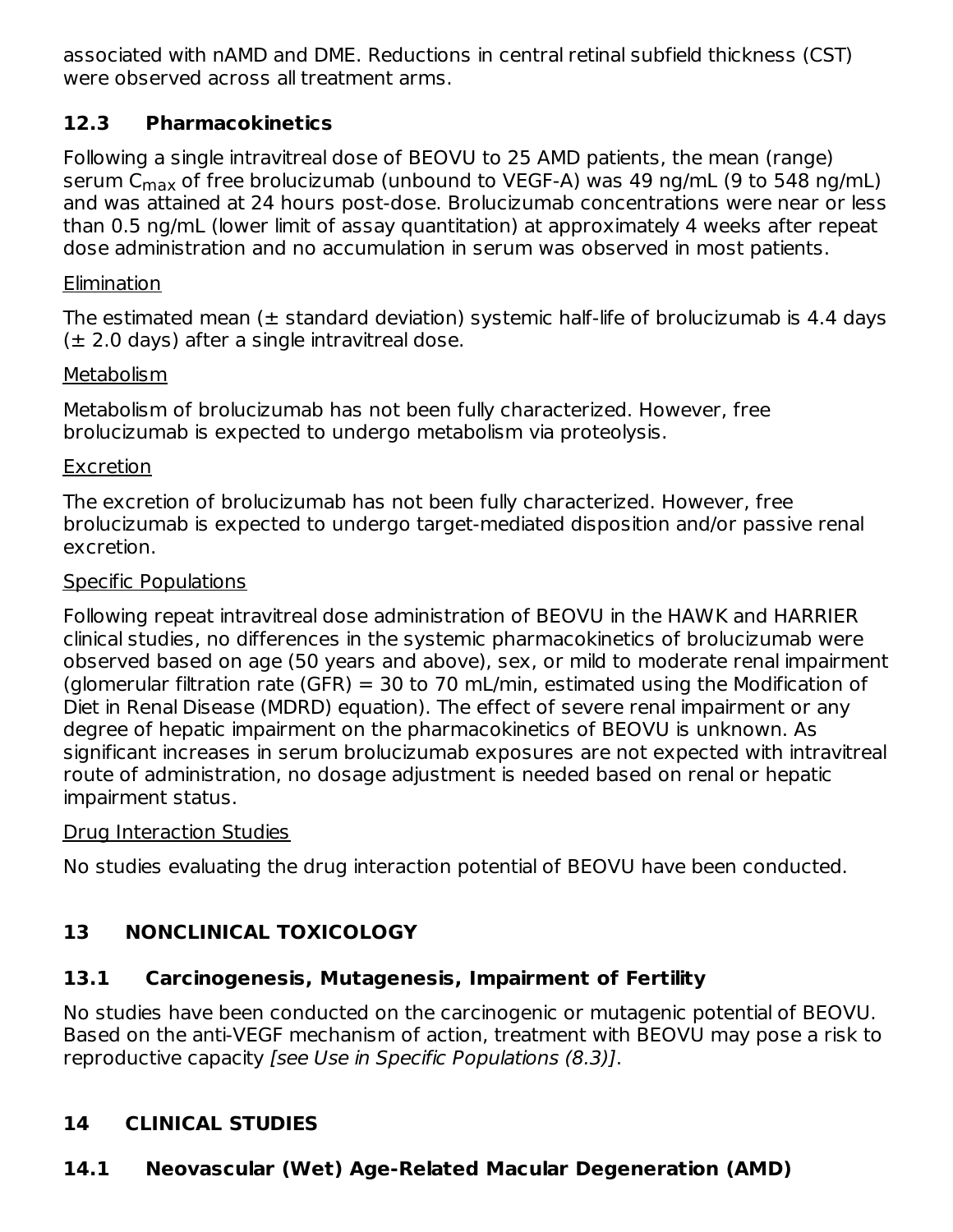The safety and efficacy of BEOVU were assessed in two randomized, multi-center, double-masked, active-controlled studies (HAWK - NCT02307682 and HARRIER - NCT02434328) in patients with neovascular AMD. A total of 1817 patients were treated in these studies for two years (1088 on brolucizumab and 729 on control). Patient ages ranged from 50 to 97 years with a mean of 76 years.

In HAWK, patients were randomized in a 1:1:1 ratio to the following dosing regimens:

1) brolucizumab 3 mg administered every 8 or 12 weeks after the first 3 monthly doses,

2) brolucizumab 6 mg administered every 8 or 12 weeks after the first 3 monthly doses,

3) aflibercept 2 mg administered every 8 weeks after the first 3 monthly doses.

In HARRIER, patients were randomized in a 1:1 ratio to the following dosing regimens:

1) brolucizumab 6 mg administered every 8 or 12 weeks after the first 3 monthly doses,

2) aflibercept 2 mg administered every 8 weeks after the first 3 monthly doses.

In both studies, after three initial monthly doses (week 0, 4, and 8), treating physicians decided whether to treat each individual patient on an every 8-week or 12-week dosing interval guided by visual and anatomical measures of disease activity, although the utility of these measures has not been established. Patients on 12-week dosing intervals could be changed based on the same measures to an 8-week schedule after subsequent treatment visits. Any patient placed on an 8-week schedule, remained on the 8-week dosing interval until the end of the study. Protocol-specified visits in the initial three months occurred every 28  $\pm$  3 days followed by every 28  $\pm$  7 days for the remainder of the studies. Baseline anatomical measures may have contributed to the regimen selection because the majority of patients on the 12-week dosing schedule at the end of the trial had less baseline macular edema and/or smaller baseline lesions.

Both studies demonstrated efficacy in the primary endpoint defined as the change from baseline in Best Corrected Visual Acuity (BCVA) at Week 48, measured by the Early Treatment Diabetic Retinopathy Study (ETDRS) Letter Score. In both studies, BEOVU treated patients had a similar mean change from baseline in BCVA as the patients treated with aflibercept 2 mg (fixed every 8 weeks). Detailed results of both studies are shown in Table 2 and Figures 8 and 9 below.

| Table 2: Efficacy Outcomes at Week 48 and 96 in Phase 3 HAWK and HARRIER |                |  |  |
|--------------------------------------------------------------------------|----------------|--|--|
|                                                                          | <b>Studies</b> |  |  |

|                                         |            |                | <b>HAWK</b>                                 |                                                                                 | <b>HARRIER</b> |                                            |                                                                                                           |  |
|-----------------------------------------|------------|----------------|---------------------------------------------|---------------------------------------------------------------------------------|----------------|--------------------------------------------|-----------------------------------------------------------------------------------------------------------|--|
| <b>Efficacy</b><br>outcome              | At<br>week | $(n =$<br>360) | <b>BEOVU</b> Aflibercept<br>2 <sub>mg</sub> | <b>Difference</b><br>(95% CI)<br>$(n = 360)$ brolucizumab 370)<br>- aflibercept | $(n =$         | <b>BEOVUAflibercept</b><br>2 <sub>mg</sub> | <b>Difference</b><br>(95% CI)<br>$\vert$ (n = 369) $\vert$ brolucizumab $\vert$<br>- aflibercept <b>'</b> |  |
| Mean (SD)<br><b>BCVA</b> at<br>baseline |            | 60.8<br>(13.7) | 60.0(13.9)                                  |                                                                                 | 61.5<br>(12.6) | 60.8 (12.9)                                |                                                                                                           |  |
| Mean (SE)                               | 48         | 6.6            | 6.8                                         | $-0.2$                                                                          | 6.9            | 7.6                                        | $-0.7$                                                                                                    |  |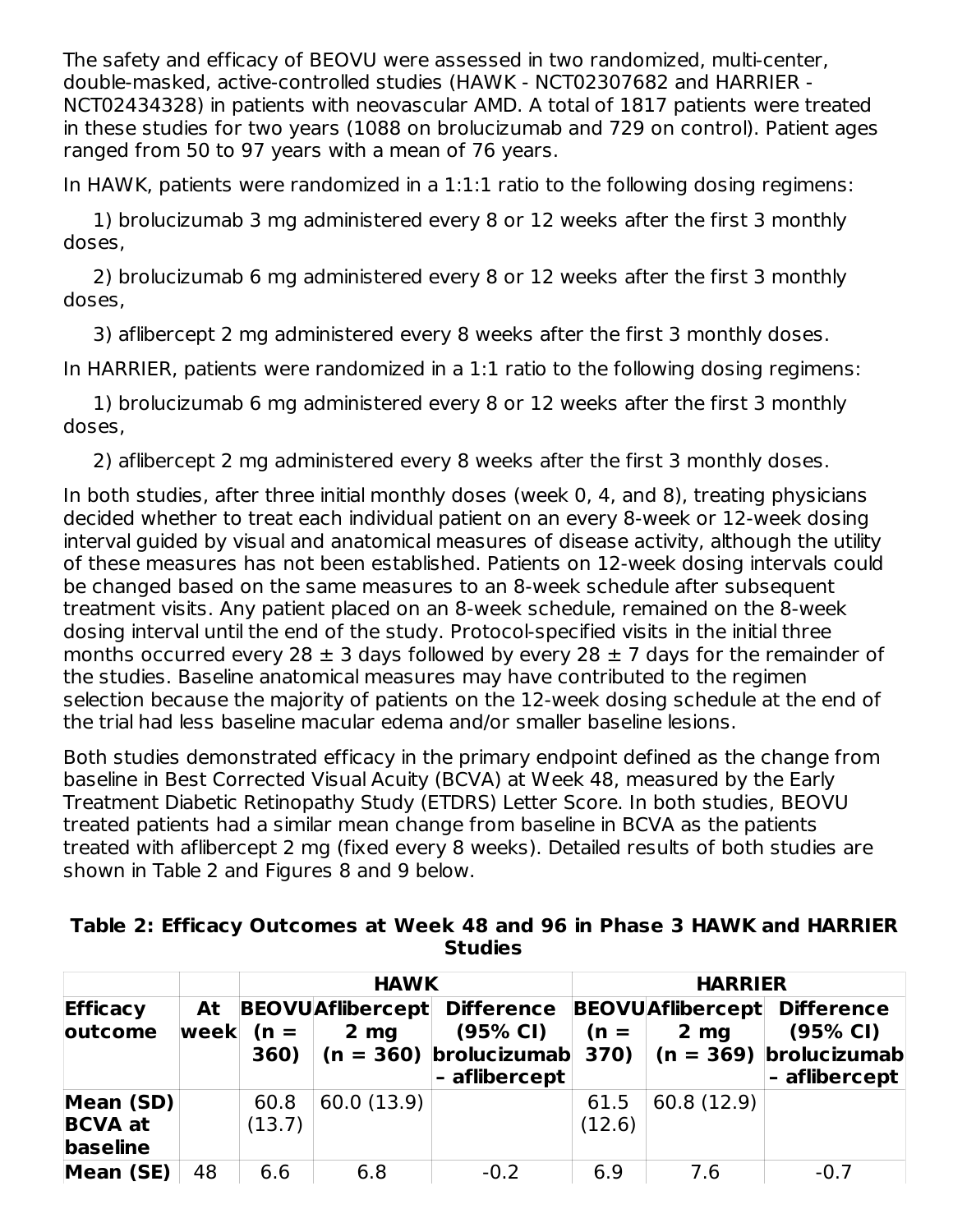| change<br>from                                                                        |    | (0.71)        | (0.71)        | $(-2.1, 1.8)$           | (0.61)        | (0.61)        | $(-2.4, 1.0)$           |
|---------------------------------------------------------------------------------------|----|---------------|---------------|-------------------------|---------------|---------------|-------------------------|
| baseline in<br><b>BCVA</b><br>$\sf (measured$<br>by ETDRS<br><b>letters</b><br>score) | 96 | 5.9<br>(0.78) | 5.3<br>(0.78) | $+0.5$<br>$(-1.6, 2.7)$ | 6.1<br>(0.73) | 6.6<br>(0.73) | $-0.4$<br>$(-2.5, 1.6)$ |
| <b>Proportion</b><br>of<br>patients<br>who                                            | 48 | 33.6          | 25.4          | 8.2<br>(2.2, 15.0)      | 29.3          | 29.9          | $-0.6$<br>$(-7.1, 5.8)$ |
| gained<br>visual<br>acuity (%)<br>$\approx 15$<br>letters of<br><b>BCVA</b> )         | 96 | 34.2          | 27            | 7.2<br>(1.4, 13.8)      | 29.1          | 31.5          | $-2.4$<br>$(-8.8, 4.1)$ |
| <b>Proportion</b><br>lof<br>patients<br>who lost                                      | 48 | 6.4           | 5.5           | 0.9<br>$(-2.7, 4.3)$    | 3.8           | 4.8           | $-1.0$<br>$(-3.9, 2.2)$ |
| visual<br>acuity $(\%)$<br>$\approx 15$<br>letters of<br><b>BCVA)</b>                 | 96 | 8.1           | 7.4           | 0.7<br>$(-3.6, 4.6)$    | 7.1           | 7.5           | $-0.4$<br>$(-3.8, 3.3)$ |

Abbreviations: BCVA, Best Corrected Visual Acuity; missing data are imputed using last observation carried forward (LOCF) method; ETDRS, Early Treatment Diabetic Retinopathy Study; SE, standard error.

### **Figure 8: Mean Change in Visual Acuity From Baseline to Week 96 in HAWK**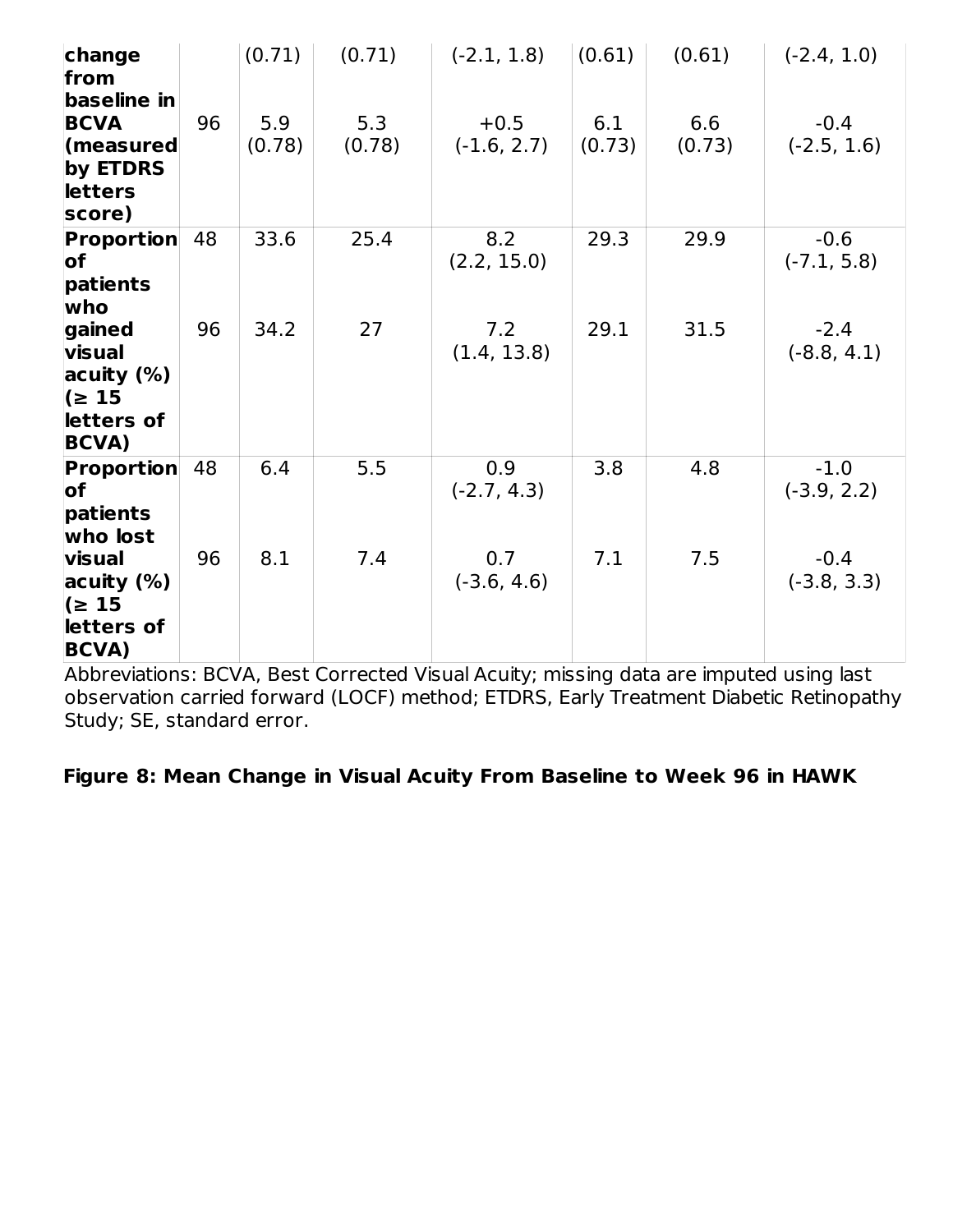

**Figure 9: Mean Change in Visual Acuity From Baseline to Week 96 in HARRIER**



Through Week 48, 56% (HAWK) and 51% (HARRIER) of patients remained on BEOVU every 12 weeks. The proportion of patients who were maintained on every 12-week dosing through Week 96 was 45% and 39% in HAWK and HARRIER, respectively. The probability of remaining on every 12-week dosing from Week 20 to Week 48 was 85% and 82%, and from Week 48 to Week 96 was 82% and 75% in HAWK and HARRIER, respectively.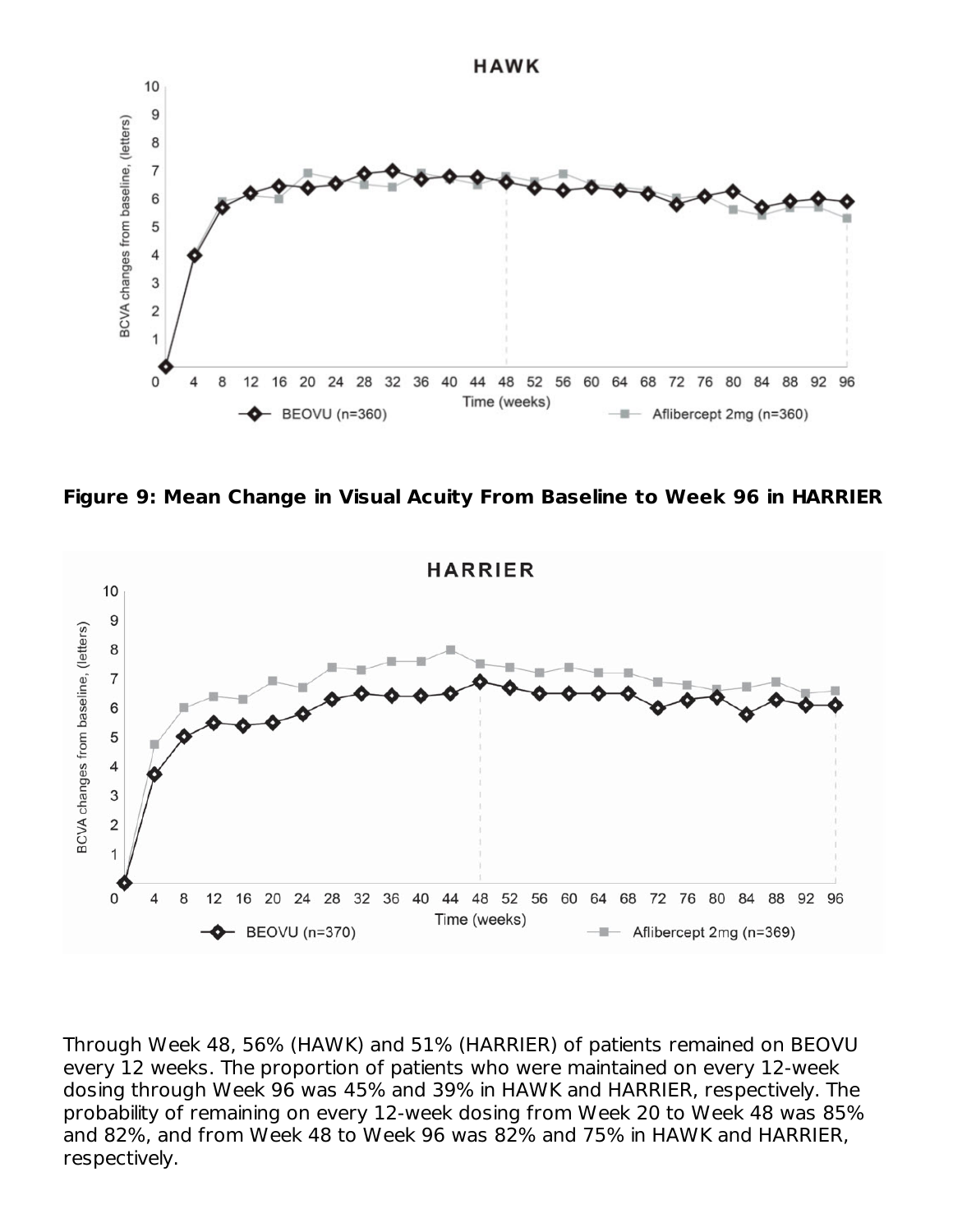Treatment effects in evaluable subgroups (e.g., age, gender, race, baseline visual acuity) in each study were generally consistent with the results in the overall populations.

### **14.2 Diabetic Macular Edema (DME)**

The safety and efficacy of BEOVU were assessed in two randomized, multi-center, double-masked, active controlled studies (KESTREL – NCT03481634 and KITE - NCT03481660) in patients with DME. A total of 926 patients were treated in these studies for 1 year (558 on brolucizumab and 368 on aflibercept 2 mg). Patient ages ranged from 23 to 87 years with a mean of 63 years.

In KESTREL, patients were randomized in a 1:1:1 ratio to the following dosing regimens:

1) brolucizumab 6 mg administered once every 6 weeks for first 5 doses, followed by brolucizumab 6 mg every 8 or 12 weeks.

2) brolucizumab 3 mg administered once every 6 weeks for first 5 doses, followed by brolucizumab 3 mg every 8 or 12 weeks.

3) aflibercept 2 mg administered once every 4 weeks for first 5 doses, followed by aflibercept 2 mg every 8 weeks.

In KITE, patients were randomized in a 1:1 ratio to the following dosing regimens:

1) brolucizumab 6 mg administered once every 6 weeks for first 5 doses, followed by brolucizumab 6 mg every 8 or 12 weeks.

2) aflibercept 2 mg administered once every 4 weeks for first 5 doses, followed by aflibercept 2 mg every 8 weeks.

In both studies, after the first five doses (Weeks 0, 6, 12, 18 and 24), brolucizumab patients were treated every 12 weeks, with the option of adjusting to an every 8 week dosing interval based on disease activity. Disease activity was assessed by changes in visual acuity and/or anatomical parameters, including CST and/or presence of IRF/SRF although the utility of the specific action parameters used has not been established. Disease activity was assessed by a physician during the first 12 week interval (at Weeks 32 and 36) and at each subsequent scheduled 12 week treatment visit. Patients who showed disease activity at any of these visits were adjusted to an every 8 week treatment interval. The comparator aflibercept was administered every 8 weeks after the first 5 monthly doses.

The primary efficacy endpoint for both studies was the change from baseline to Week 52 in Best Corrected Visual Acuity (BCVA) as measured by the Early Treatment Diabetic Retinopathy Study (ETDRS) Letter Score with the primary objective being to demonstrate non-inferiority of BEOVU vs. aflibercept 2 mg. In both studies, BEOVU was non-inferior to aflibercept 2 mg for the change in BCVA from baseline to Week 52 and the change from baseline over the period Week 40 through Week 52.

After 5 initial q6w loading doses, the patients in the BEOVU arm could have received between the minimum of 2 and maximum of 3 additional injections through Week 52. At Week 52, the median number of injections given over 12 months was 7 in patients treated with BEOVU.

Through Week 52, 55% (KESTREL) and 50% (KITE) of patients remained on BEOVU every 12 weeks. The probability of remaining on every 12-week dosing from Week 36 to Week 52 was 88% and 95% in KESTREL and KITE, respectively.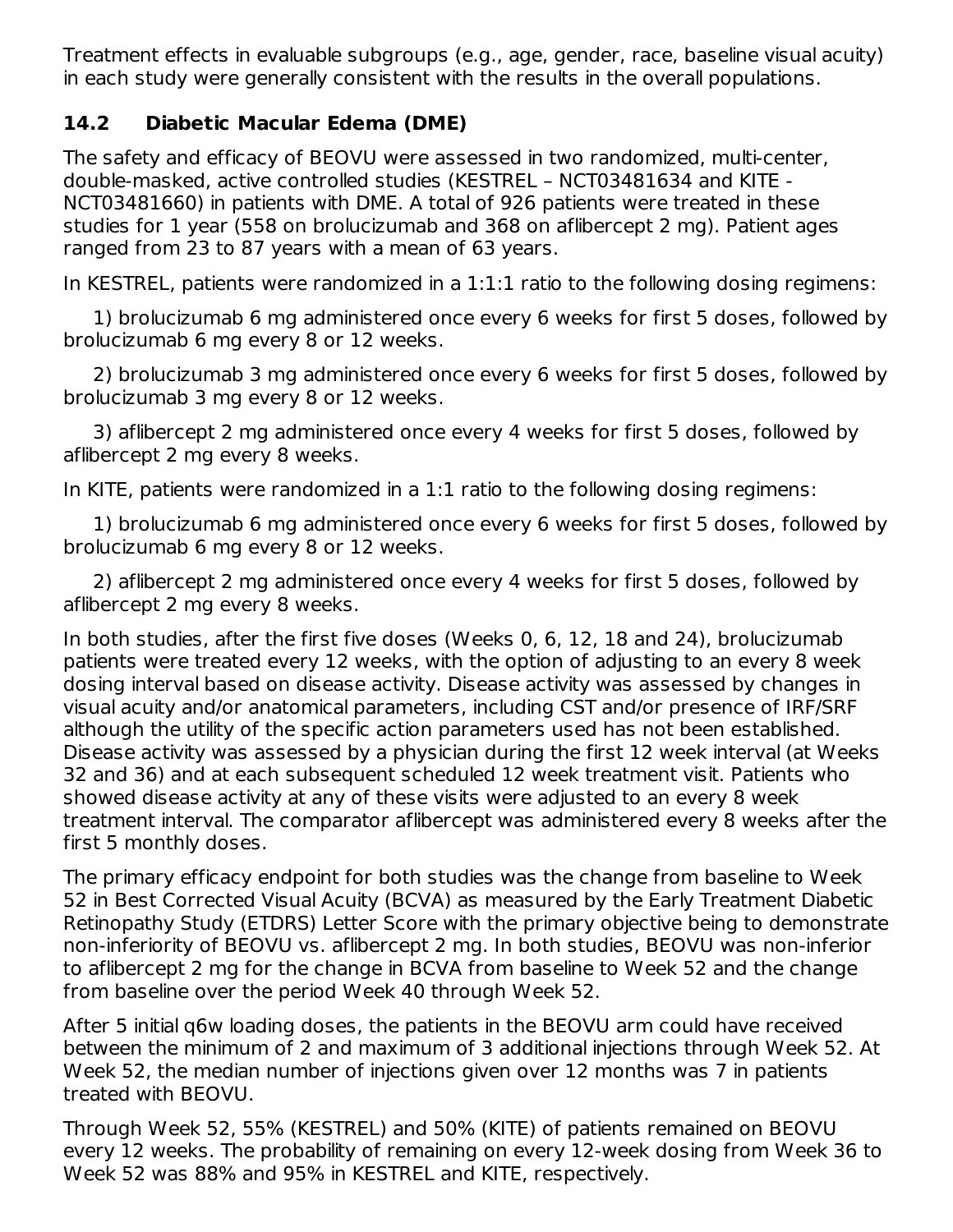Results of both studies are shown in Table 3 and Figures 10 and 11 below.

|                                                                       |            |                | <b>KESTREL</b><br><b>KITE</b>  |                                                                                  |                |                                |                                                                                  |
|-----------------------------------------------------------------------|------------|----------------|--------------------------------|----------------------------------------------------------------------------------|----------------|--------------------------------|----------------------------------------------------------------------------------|
| <b>Efficacy</b><br>outcome                                            | At<br>Week | $(n =$<br>189) | 2 <sub>mg</sub><br>$(n = 187)$ | <b>BEOVU</b> aflibercept Difference<br>(95% CI)<br><b>BEOVU -</b><br>aflibercept | $(n =$<br>179) | 2 <sub>mg</sub><br>$(n = 181)$ | <b>BEOVU</b> aflibercept Difference<br>(95% CI)<br><b>BEOVU -</b><br>aflibercept |
| <b>Change</b><br>from<br>baseline in<br><b>BCVA</b>                   | 52         | 9.2<br>(0.57)  | 10.5<br>(0.57)                 | $-1.3$<br>$(-2.9, 0.3)^a$                                                        | 10.6<br>(0.66) | 9.4<br>(0.66)                  | 1.2<br>(-0.6, 3.1) <sup>a</sup>                                                  |
| measured<br>by ETDRS<br><b>letters</b><br>$ score) - LS$<br>mean (SE) | $40 - 52$  | 9.0<br>(0.53)  | 10.5<br>(0.53)                 | $-1.5$<br>$(-3.0, 0.0)a$                                                         | 10.3<br>(0.62) | 9.4<br>(0.62)                  | 0.9<br>$(-0.9, 2.6)$ <sup>a</sup>                                                |

**Table 3: Efficacy Outcomes at Week 52 in Phase 3 - KESTREL and KITE studies**

BCVA: Best Corrected Visual Acuity; BCVA assessments after start of alternative DME treatment in the study eye were censored and replaced by the last value prior to start of this alternative treatment.

#### **Figure 10: Mean Change in Visual Acuity From Baseline to Week 52 in KESTREL**



**Figure 11: Mean Change in Visual Acuity From Baseline to Week 52 in KITE**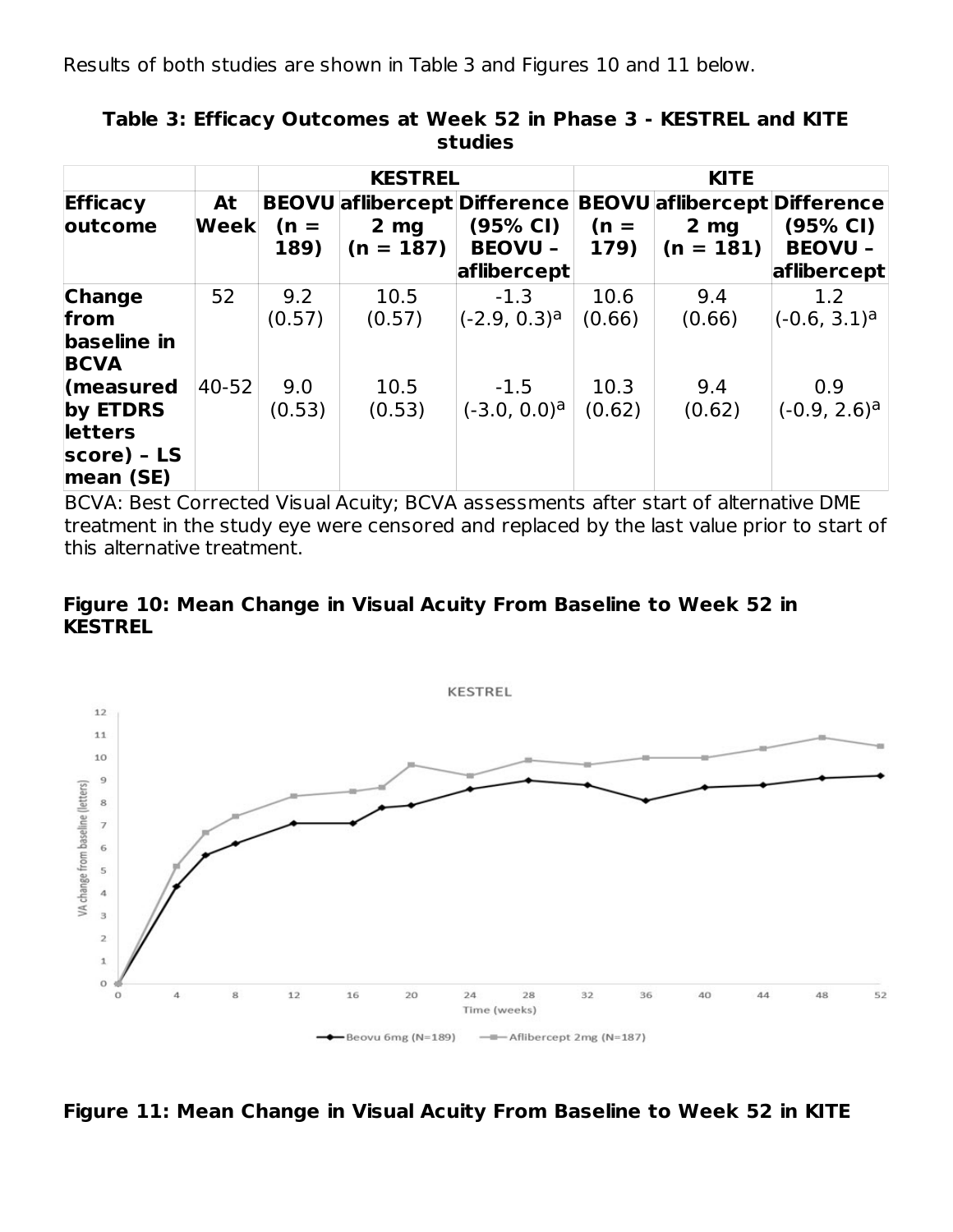

Treatment effects in evaluable subgroups (i.e. age, gender, baseline HbA1c, baseline visual acuity, baseline central subfield thickness, DME lesion type, duration of DME since diagnosis, retinal fluid status) in each study were generally consistent with the results in the overall population.

In both studies, BEOVU demonstrated a significant reduction from baseline in CST starting at Week 4 and continuing up to Week 52.

### **16 HOW SUPPLIED/STORAGE AND HANDLING**

### **16.1 How Supplied**

BEOVU (brolucizumab-dbll) injection is supplied as a clear to slightly opalescent and colorless to slightly brownish-yellow solution in a single-dose pre-filled syringe and a single-dose vial.

Each pre-filled syringe or vial is for single eye use only. BEOVU is supplied in the following presentations [see Dosage and Administration (2.3)].

| <b>NDC</b><br><b>NUMBER TYPE</b> | <b>CARTON</b>              | <b>CARTON</b><br><b>CONTENTS</b>                                                                      |
|----------------------------------|----------------------------|-------------------------------------------------------------------------------------------------------|
| 0078-<br>0827-60                 | Pre-filled<br>Syringe      | one sealed blister<br>pack containing one<br>BEOVU 6 mg/0.05<br>mL single-dose pre-<br>filled syringe |
| 0078-<br>0827-61                 | Vial Kit with<br>Injection | one package insert<br>one BEOVU 6<br>mg/0.05 mL single-                                               |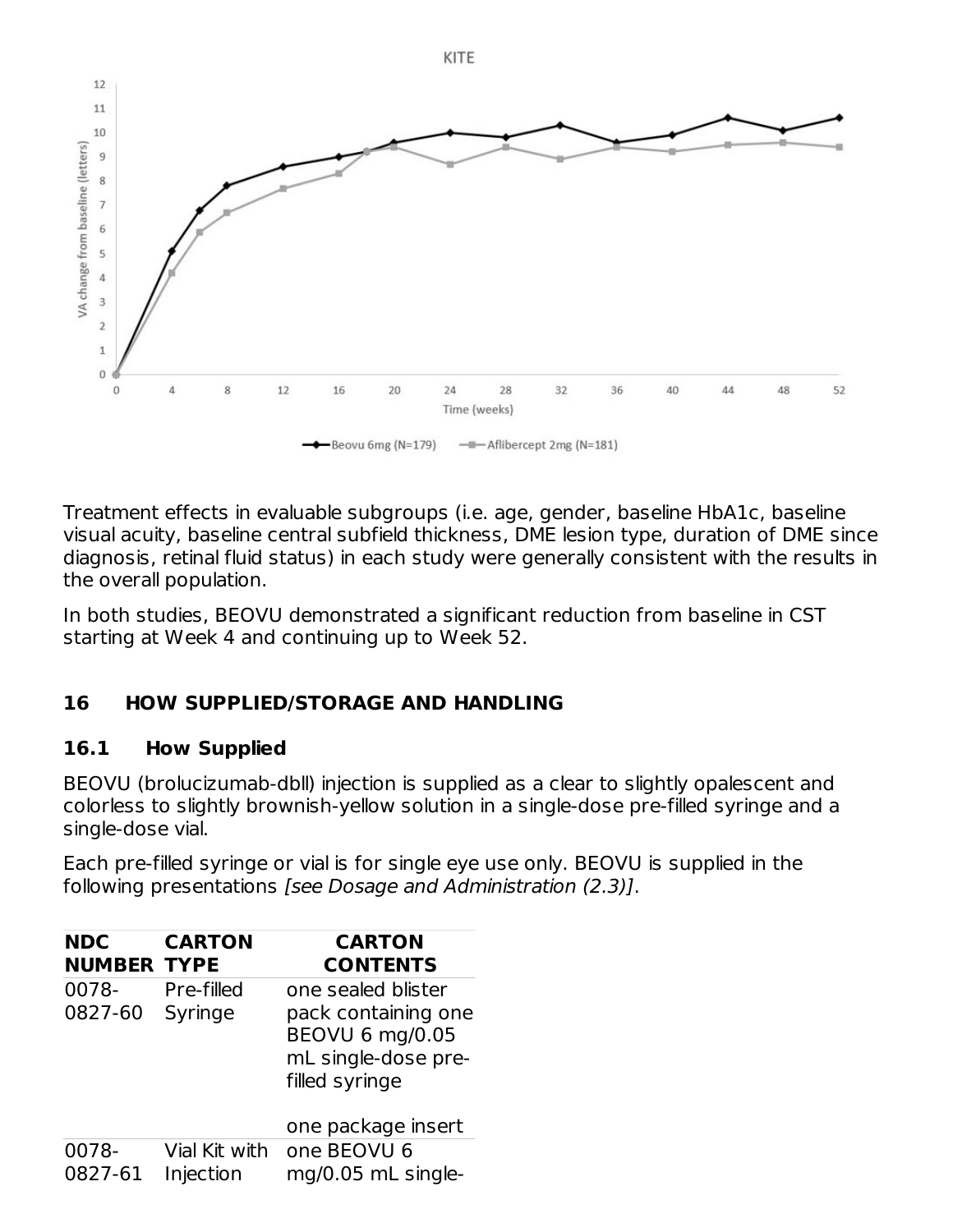Components dose vial

one 18-gauge  $\times$  1 $\frac{1}{2}$ inch, 1.2 mm x 40 mm, 5-micron, filter needle for withdrawal of the contents

one package insert

### **16.2 Storage and Handling**

Refrigerate BEOVU between 2°C to 8°C (36°F to 46°F). Do not freeze. Store BEOVU in the outer carton to protect from light.

Prior to use, the unopened glass vial or sealed blister pack of BEOVU may be kept at room temperature, 20°C to 25°C (68°F to 77°F) for up to 24 hours.

### **17 PATIENT COUNSELING INFORMATION**

Advise patients that in the days following BEOVU administration, patients are at risk of developing endophthalmitis, retinal detachment, retinal vasculitis and/or retinal vascular occlusion. If the eye becomes red, sensitive to light, painful, or if a patient develops any change in vision, instruct the patient to seek immediate care from an ophthalmologist [see Warnings and Precautions (5.1, 5.2)].

Patients may experience temporary visual disturbances after an intravitreal injection with BEOVU and the associated eye examination [see Adverse Reactions (6.1)]. Advise patients not to drive or use machinery until visual function has recovered sufficiently.

Manufactured by: Novartis Pharmaceuticals Corporation East Hanover, New Jersey 07936 U.S. License Number: 1244

© Novartis

T2022-35

### **PRINCIPAL DISPLAY PANEL**

NDC 0078-0827-61

Rx only

Beovu ®

(brolucizumab-dbll) Injection

6 mg/0.05 mL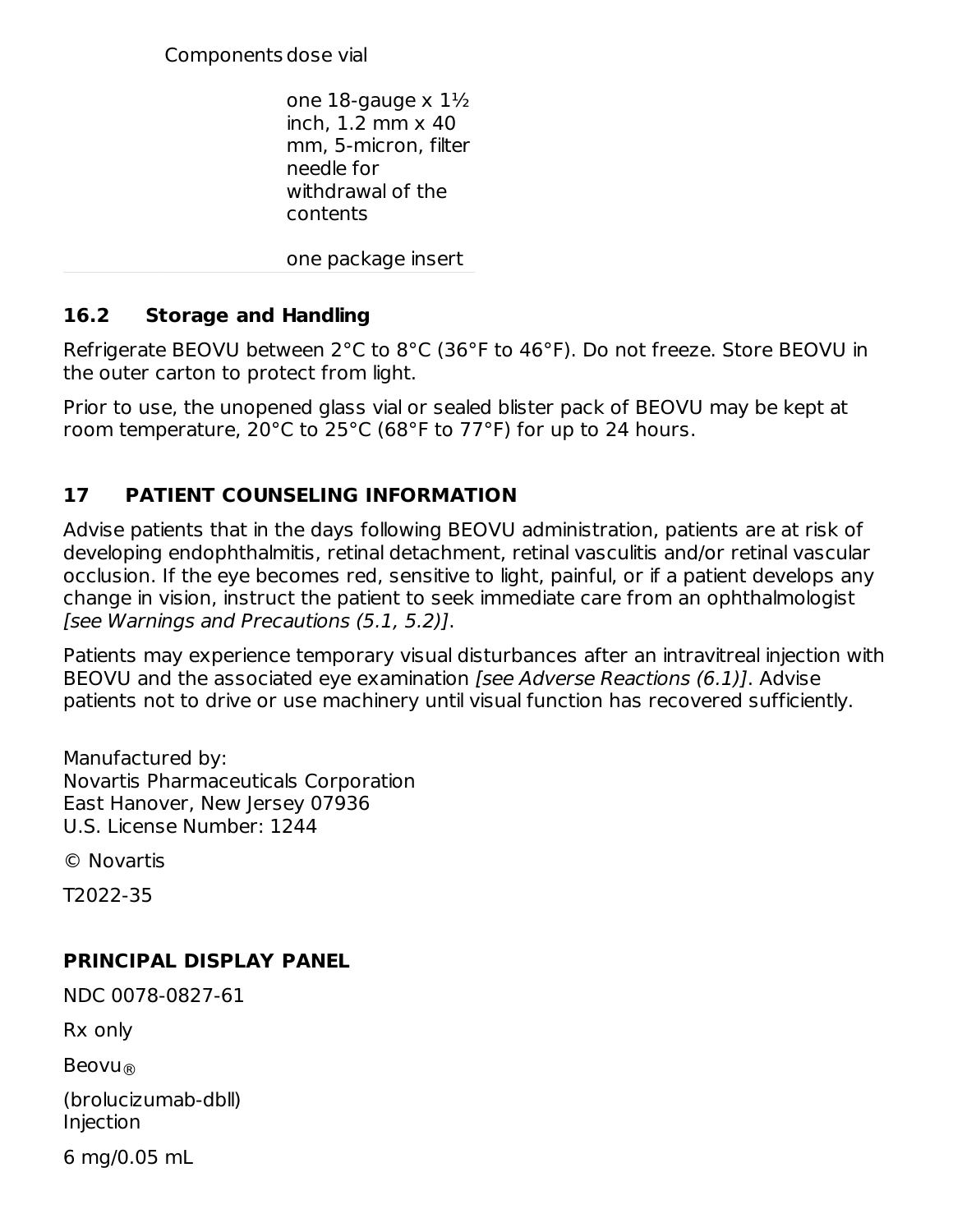Single-dose Vial; Discard unused portion.

For Intravitreal Use

Carton contains:

1 x 2 mL vial, 1 x filter needle

### NOVARTIS

![](_page_21_Picture_5.jpeg)

### **BEOVU**

brolucizumab injection, solution

**Product Information**